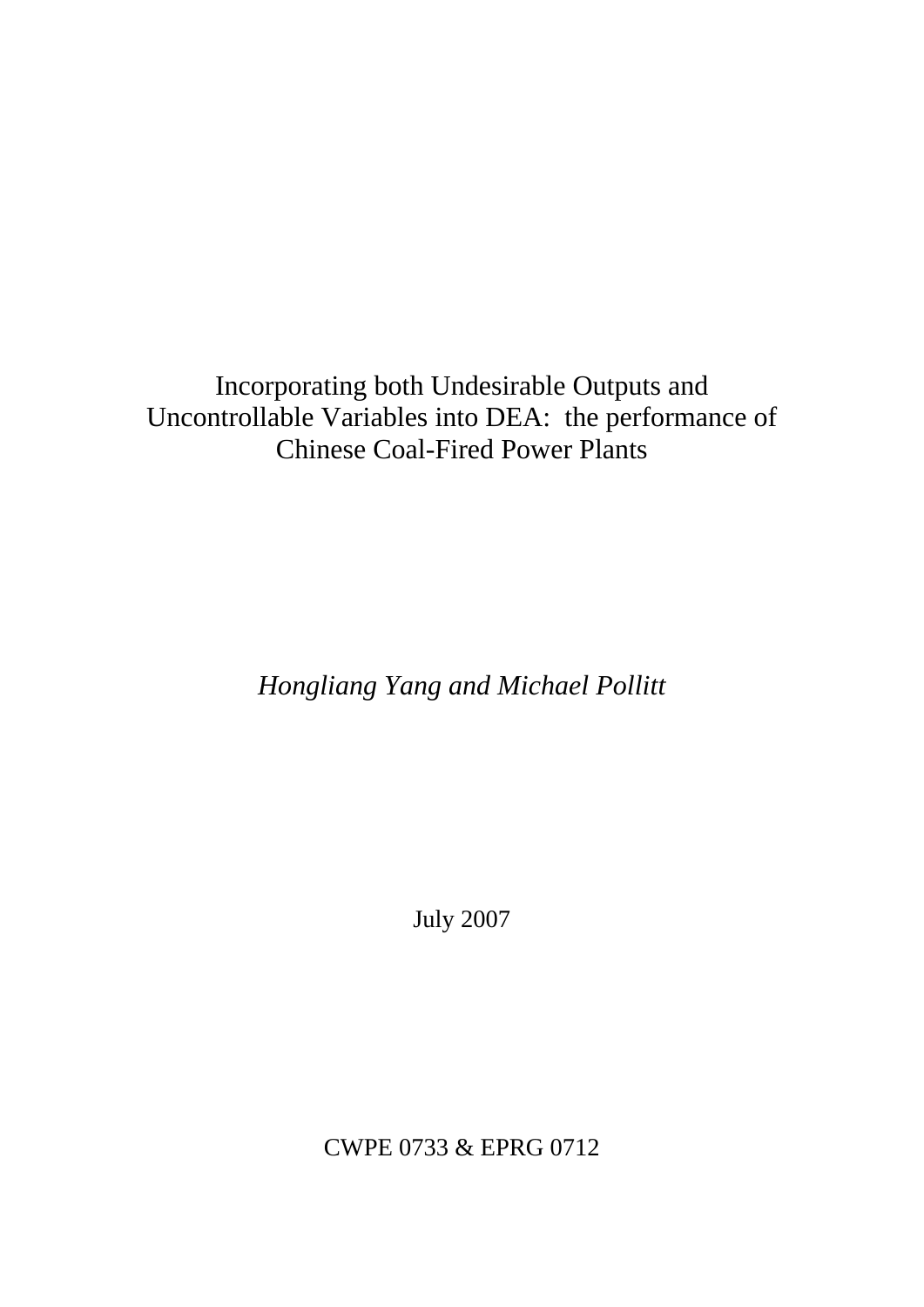# **Incorporating Both Undesirable Outputs and Uncontrollable Variables into DEA: the Performance of Chinese Coal-Fired Power Plants**

Hongliang Yang<sup>a\*</sup>, Michael Pollitt<sup>b</sup>

a, b Judge Business School, University of Cambridge, Cambridge, CB2 1AG, UK

#### **Abstract**

 $\overline{a}$ 

There are two difficulties in doing an objective evaluation of the performance of decision-making units (DMUs). The first one is how to treat undesirable outputs jointly produced with the desirable outputs, and the second one is how to treat uncontrollable variables, which often capture the impact of the operating environment. Given difficulties in both model construction and data availability, very few published papers simultaneously consider the above two problems. This article attempts to do so by proposing six DEA-based performance evaluation models based on a research sample of the Chinese coal-fired power plants. The finding of this paper not only contributes for the performance measurement methodology, but also has policy implications for the Chinese coal-fired power sector.

Key words: Data envelopment analysis, performance measurement, technical efficiency, electricity

# **1. Introduction**

There are two difficulties in doing an objective evaluation of the performance of decision making units (DMUs). The first difficulty is how to treat undesirable outputs jointly produced with desirable outputs. Traditional literature only values the desirable and simply ignores the undesirable. However, ignorance of the undesirable is equal to saying that they have no value in the final evaluation and may present misleading results. It is therefore necessary to credit DMUs for their provision of desirables and penalize them for their provision of undesirables. The second difficulty is how to treat uncontrollable variables, which often reflect the impact of the operating environment. Generally, the management can decide on some controllable factors internal to production activities, while the impact of the operating environment is out of the control of the management. Traditional studies which have constructed research models using controllable factors only, implicitly assume that all the inefficiencies of DMUs are caused by bad management. Since the impact of uncontrollable variables is not filtered out, the evaluation of those DMUs in an adverse operating environment will be underestimated. However, given difficulties in both model construction and data availability, there are very few published papers which consider both problems simultaneously.

This article attempts to solve the above issue by setting up six DEA-based performance evaluation models for a production process which produces both desirable and undesirable outputs. However, unlike parametric methods, the inclusion of undesirable outputs and uncontrollable variables in DEA is still a nascent field of research. Previous works incorporating both of the variables are summarized. The models used include the

<sup>\*</sup> Corresponding author: Tel.: +44 (0) 1223 766638; fax: +44 (0) 1223 339701.

Email address: h.yang@jbs.cam.ac.uk (Hongliang Yang), m.pollitt@jbs.cam.ac.uk (Michael Pollitt). The authors are both members of the ESRC Electricity Policy Research Group whose financial support is acknowledged. They have benefited from comments received at presentations in Cambridge University. All remaining errors are their own.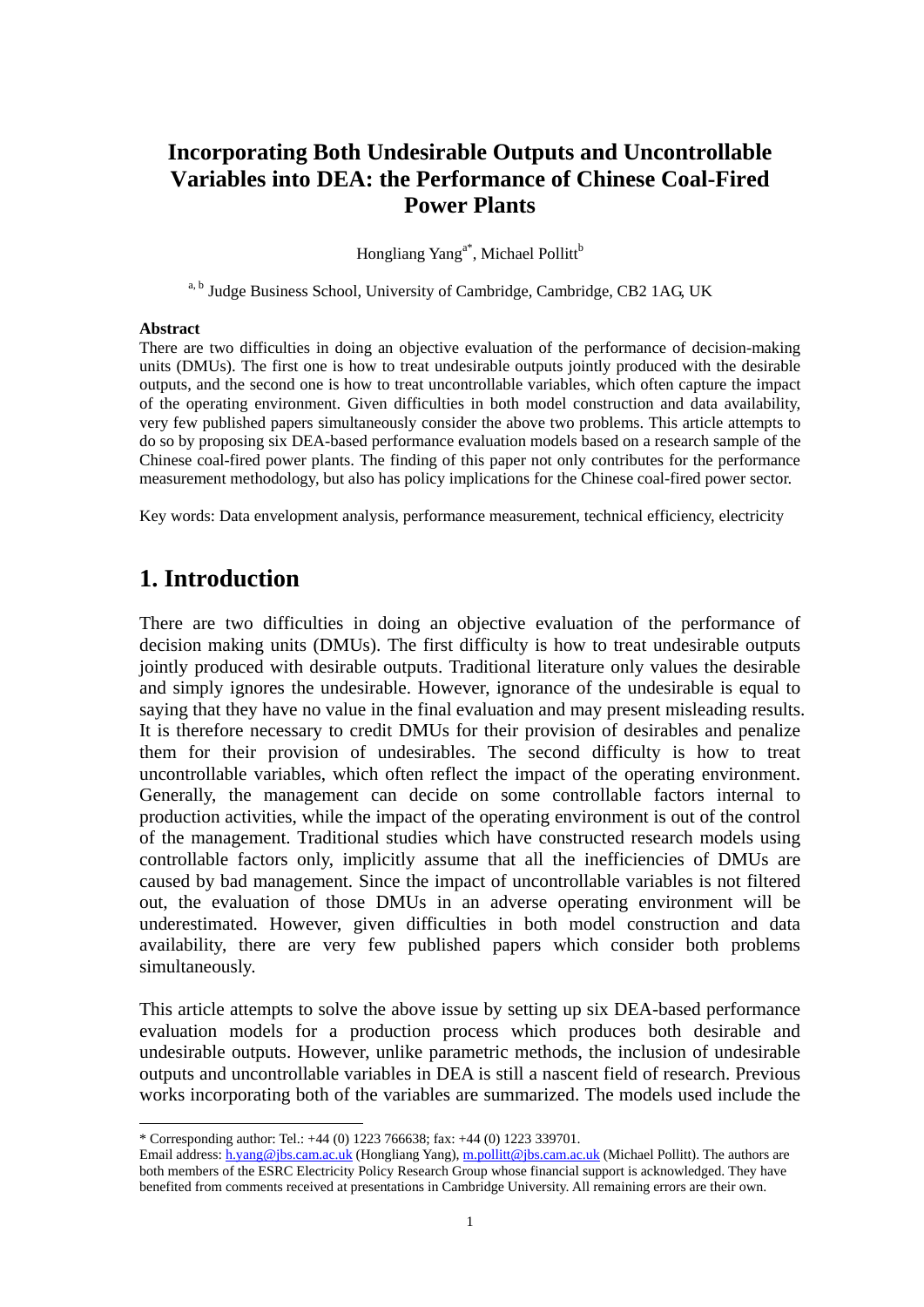basic model, the one-stage model, the two-stage model, the three-stage model and the four-stage model, following the characterisation offered in Pastor (2002). To the authors' knowledge, no other empirical studies on performance measurement or efficiency analysis have used all of these models in one paper.

The Chinese electricity sector is now the second largest electricity system in the world, both in terms of installed capacity and generation. In 2005 its total installed generation capacity was about 508.4 GW, of which about 384.1 GW was thermal generating capacity with more than 90% of that thermal capacity being coal-fired (Zhang, 2006). The wide usage of coal-fired capacity has posed many serious environmental problems and become a world concern. For example, in 2005 the total amount of  $SO<sub>2</sub>$  emissions from China ranked as number one in the world, and the total amount of  $CO<sub>2</sub>$  emissions ranked second only to US in absolute terms (SEPA, 2006). However, despite the growing size of the Chinese coal-fired electricity system and increasing environmental concerns, few empirical quantitative analyses of the efficiency of Chinese coal-fired power plants have been completed. In this paper a research sample of Chinese coal-fired power plants during 2002 is used. Data in the sample covers both traditional inputs and outputs and undesirable outputs (e.g.  $SO_2$  emissions) and some carefully selected uncontrollable variables. This research sample allows the authors to examine the impact of uncontrollable variables on the performance of coal-fired power plants together with undesirable outputs, and also to test the validity of different models constructed in the paper.

This paper is organized as follows: section 2 reviews existing literature on the inclusion of undesirable outputs and uncontrollable variables; section 3 explains the research methodology (the different models proposed for incorporating undesirable outputs and uncontrollable variables are laid out here); section 4 describes the research data; section 5 summarizes the results and section 6 concludes the paper.

# **2. Literature Review**

## **2.1 Inclusion of Undesirable Outputs**

Since Charnes et al. (1978) DEA has been widely used to measure the performance of various kinds of DMUs. In the case of power plants, examples from different eras include Fare et al. (1985b), Pollitt (1995), Coelli (1997) and Olatubi and Dismukes (2000). Within these studies traditional inputs are used to produce desirable or marketable outputs. Such ignoring of undesirable outputs might produce misleading results. However, Fare et al. (1989) implemented the nonparametric approach on a 1976 data set of 30 US mills which use pulp and three other inputs in order to produce paper and four pollutants. In their research they assumed weak disposability<sup>1</sup> for undesirable outputs. Their results showed that the performance rankings of DMUs turned out to be very sensitive to whether or not undesirable outputs were included. That is to say, traditional DEA models might give us a biased indication of where we stand. Other studies exhibit similar results (e.g. Pittman, 1983; Tyteca, 1996, 1997). Thus, given the

<sup>&</sup>lt;sup>1</sup> Strong disposability of outputs implies that given an input vector *x*, if an output vector *y* can be produced, then *y*<sup>\*</sup> can also be produced as long as  $y^* \le y$ . Strong disposability is also called free disposability. Weak disposability of outputs means that if *y* can be produced, and then  $\theta y(0 \le \theta \le 1)$  can also be produced.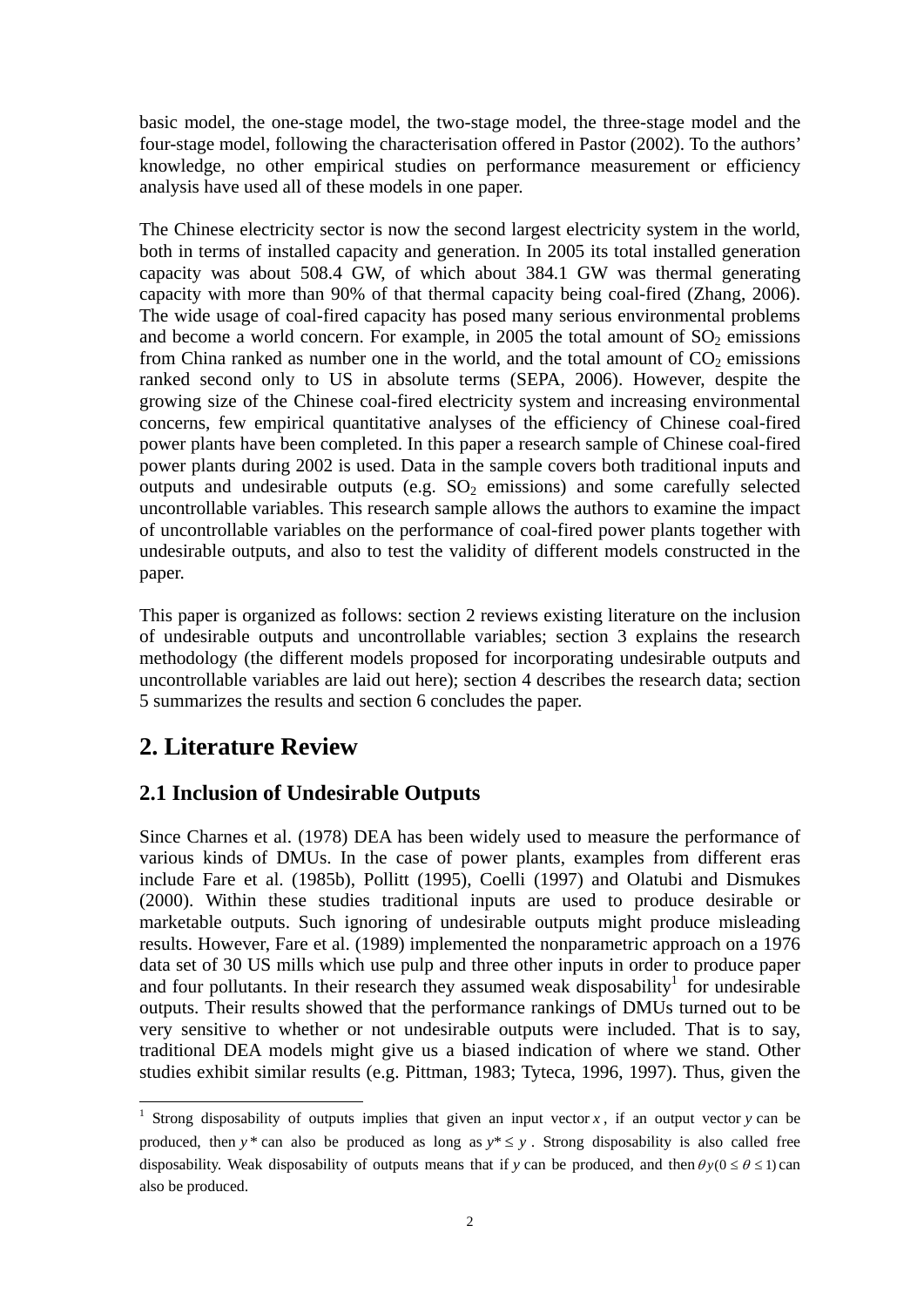fact that undesirable outputs are jointly produced with desirable outputs, it makes sense for us to credit a DMU for its provision of desirable outputs and to penalize it for its production of emissions when evaluating its performance.

Yaisawarng and Klein (1994) constructed a DEA model to measure the effects of  $SO<sub>2</sub>$ control on the efficiency change of US coal-fired power plants in the 1980s. Following Fare et al. (1989), they assumed weak disposability for undesirable outputs and further extended their DEA model to include an undesirable input, namely sulphur content in the fuel. However, because  $SO_2$  emissions can only come from the combustion of sulphur and as this is expected to be highly correlative with sulphur content in the fuel, the inclusion of both variables synchronously in the DEA is not necessary. In fact, it may actually reduce the discriminating power of the DEA model<sup>2</sup>.

Fare et al. (1996) introduced an environmental performance indicator by decomposing overall productivity into an environmental index and a productive efficiency index. The authors adopted disposability assumption and DEA modelling techniques similar to those in Fare et al. (1989). Models were then used to examine two data sets of US fossil-fired electric utilities. The results showed that, when compared with those of the traditional model, the ranking of utilities obtained by the new model was significantly different.

Tyteca (1996) provided a comprehensive survey of the previous literature on environmental performance measurement. He proposed three DEA variations in terms of how undesirable outputs are included. These three models were later implemented in Tyteca (1997) on the same data set as that used in Fare et al. (1996). Given the similar models constructed in both papers, the results of both papers are also quite comparable.

Korhonen and Luptacik (2004) used several variants of DEA models to measure the eco-efficiency of 24 coal-fired power plants in a European country. Their modelling methods were quite similar to those used in Tyteca (1996, 1997). They treated emissions directly as inputs in the sense that given a certain amount of desirable output, both inputs and undesirable outputs should be decreased. The results showed that all model variants lead to similar results. When compared to previous studies this paper provided a deeper insight on the efficiency of power plants.

In total, all the above explorations have effectively broadened our understanding of efficiency evaluation of DMUs. Based on the above, the basic DEA model of this paper is constructed. Following Korhonen and Luptacik (2004), undesirable outputs are included like inputs.

# **2.2 Incorporating Uncontrollable Variables<sup>3</sup> into DEA**

 $\overline{a}$ 

Previous works which incorporate uncontrollable variables into DEA can be broadly

 $2$  Due to the nature of DEA modeling, for any fixed sample size, increasing the number of variables results in higher efficiency scores and more efficient units.

<sup>&</sup>lt;sup>3</sup> Here we use the term uncontrollable variables to represent those factors that may influence the performance of DMUs, and which are at the same time are out of the control of the management. We notice that many authors prefer to use the term environmental variable to express the same meaning (e.g. Coelli et al., 2005; Fried et al., 1999, 2002; Pastor, 2002). However, in order to avoid any unnecessary confusion with environmental emissions, this paper uses the uncontrollable variables term instead.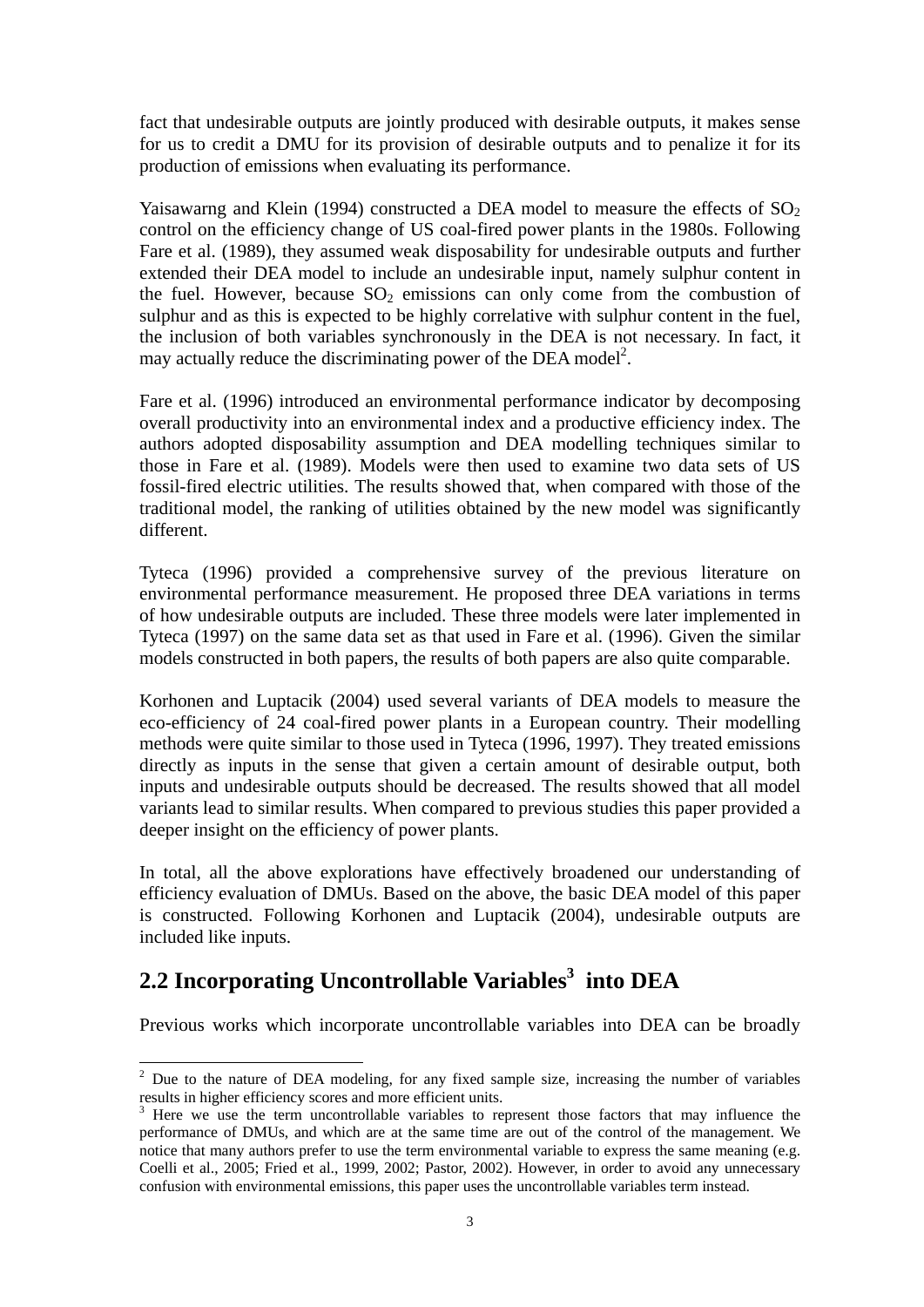classified as follows: separation models, one-stage models, two-stage models, three-stage models and four-stage models. In each case the basic aim is to level the playing ground for all players. In the rest of this section we sketch the different models and in section 3 we characterize them formally.

#### **2.2.1 Separation model**

The separation model stratifies the research sample in terms of categorical variables which capture the characteristics of the operating environment (e.g. public versus private ownership). DEA frontiers are then constructed for each category respectively. Despite being easy to interpret and apply, it requires an advance selection of the most influencing features of the operating environment and can only be used for categorical variables. Also, because it greatly reduces the comparison set its implementation lessens the discriminating power of DEA. Some inefficient DMUs may become efficient after the research sample is subdivided. In addition, because DMU efficiency scores are calculated against the respective DEA frontiers, the comparison of efficiency scores across sub-samples becomes meaningless. Studies using this model include Charnes, Cooper and Rhodes (1981), Grosskopf and Valdmanis (1987), Banker, Kaufman and Morey (1990) and Fizel and Nunnikhoven (1992).

### **2.2.2 One-stage model**

The one-stage model directly includes uncontrollable variables in its linear functions, along with traditional inputs and outputs. This model can make use of the capability of DEA to accommodate multiple variables. However, it also has some shortcomings. Firstly, in line with traditional DEA models, it assumes that all uncontrollable variables can be radially altered. This assumption might not be reasonable for some features of the operating environment. A variation is proposed in order to solve this problem, in which uncontrollable variables are either held at a constant or cannot be reduced if cost increases or cannot be increased if cost decreases in the calculation. Although this variation precludes the original arbitrary assumption, the one-stage model still requires a prior decision regarding the influence direction of an uncontrollable variable. Secondly, as the number of variables included increases, the number of efficient DMUs is expected to increase as well. Examples using this approach include Banker and Morey (1986) and McCarty and Yaisawarng (1993).

#### **2.2.3 Two-stage model**

The two-stage model starts with a standard DEA model based on traditional inputs and outputs in the first stage, and regresses the efficiency scores of the first stage against a set of selected uncontrollable variables in the second stage. Because the efficiency scores of the first stage are confined in the interval (0, 1], the use of limited dependent variable regression techniques, such as Tobit or an exponential function model, is preferable. This model is easy to use and easy to interpret, and is also capable of accommodating both continuous and categorical uncontrollable variables without increasing the number of efficient DMUs. Furthermore, it does not require any prior knowledge regarding the influence direction of an uncontrollable variable. However, this model has some disadvantages as well. Firstly, it ignores the information contained in the input slacks or output surpluses. Secondly, if the variables used in the first stage are highly correlated with the variables used in the second stage, then the results may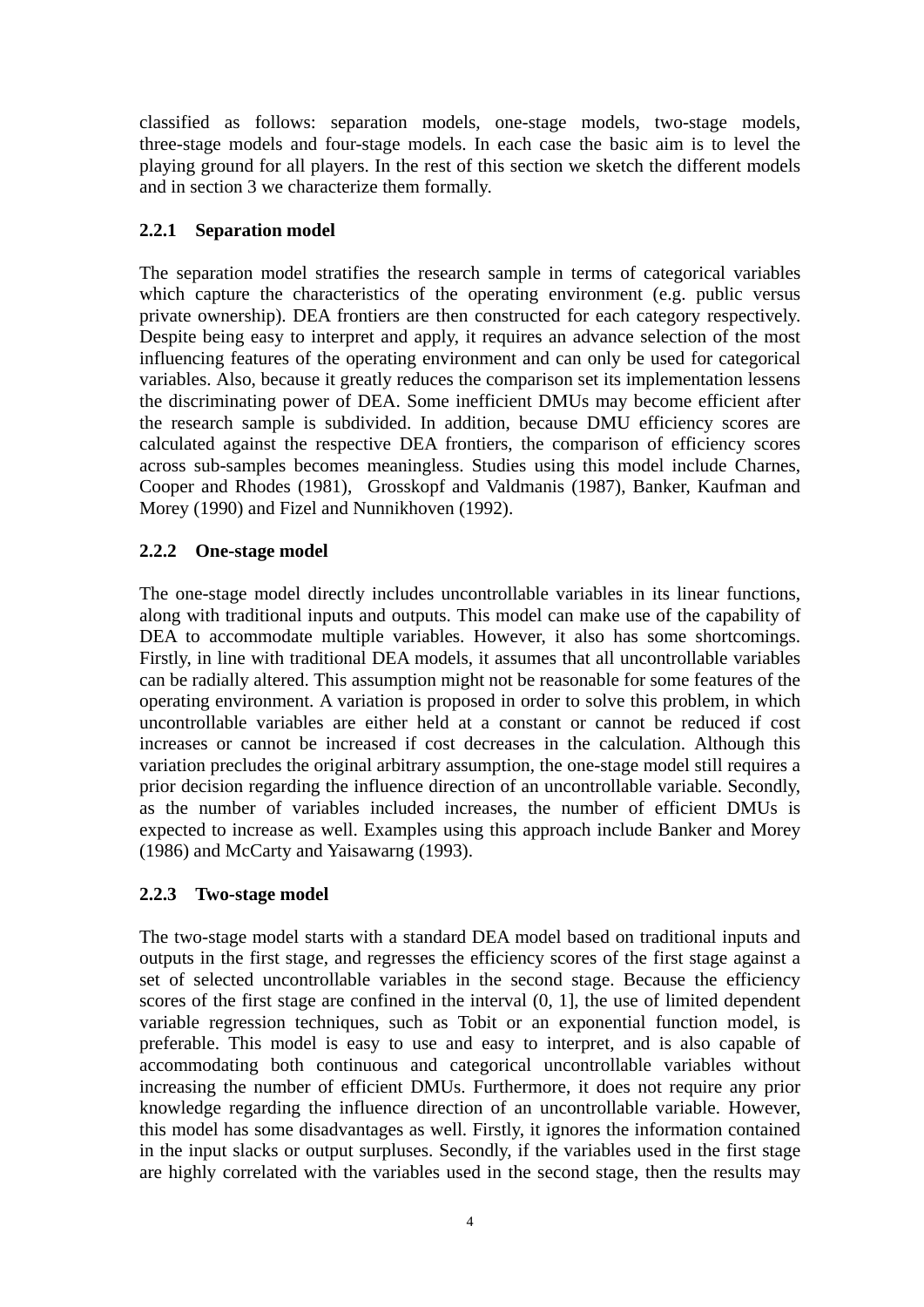bias the parameter estimates regarding the impact of uncontrollable variables on efficiency (Coelli et al., 2005; Simar and Wilson, 2007). Examples of research using this approach are McCarty and Yaisawarng (1993), Fried et al. (1993), and Pollitt (1995).

#### **2.2.4 Three-stage model**

The three-stage model was first applied by Fried et al. (2002) on a 1993 sample of US hospital-affiliated nursing homes. The first stage comprises a standard DEA using traditional inputs and outputs. In the second stage stochastic frontier analysis (SFA) is used to regress the input slacks (radial plus non-radial) of the first stage against a set of selected uncontrollable variables. In this stage the total input slacks (radial plus non-radial) are decomposed into three parts: a part attributable to uncontrollable impacts, a part attributable to management inefficiency, and a part attributable to statistical noise. The stochastic slack frontier constructed here can be interpreted as the minimum slacks which can be achieved in a noisy environment. Based on the estimated coefficients, the inputs are then adjusted accordingly. The aim of this stage is to obtain slacks filtered for the impact of uncontrollable variables. In the third stage, DEA is repeated using the adjusted input values. The merits of this model are straightforward. First of all, it can thoroughly decompose input slacks and make best use of the information contained in the input slacks. Secondly, it can accommodate multiple uncontrollable variables and does not require any prior understanding with regards to their influence direction on the efficiency scores of the DMUs. Yet the cost of this model is high in terms of time and computation requirements.

### **2.2.5 Four-stage model**

The four-stage model was introduced by Fried et al. (1999) to measure the impact of uncontrollable variables on DMU efficiency. In the first stage, a standard DEA is constructed using traditional inputs and outputs. In the second stage, total input slacks (radial plus non-radial) are regressed using Tobit against selected uncontrollable variables. In the third stage, parameters estimated in the second stage are used to estimate allowable input slacks. Then the values of primary inputs are adjusted accordingly. In the fourth stage, the DEA is repeated using the adjusted input values.

The four-stage model shares its modelling philosophy with the three-stage model. That is, DMUs operating in relatively unfavourable environments are disadvantaged in the traditional DEA model. Therefore, levelling of the playing field is necessary for an objective performance evaluation. The major difference between these two models is the functional form used in the regression of the second-stage. SFA is selected in the third-stage model, while the Tobit regression is used in the four-stage model. The four-stage model shares similar advantages and disadvantages with the three-stage model. However, when compared with the three-stage model, the four-stage model can only adjust inputs to account for environmental impact and not for statistical noise.

It is clear from the above that each model has its own advantages and disadvantages (Table 1). As such it would be right to say that the three-stage model is the most sophisticated model in terms of methodology. With the exception of the separation model, which is discarded due to its shortcomings, all of the other models will be used and compared in this paper.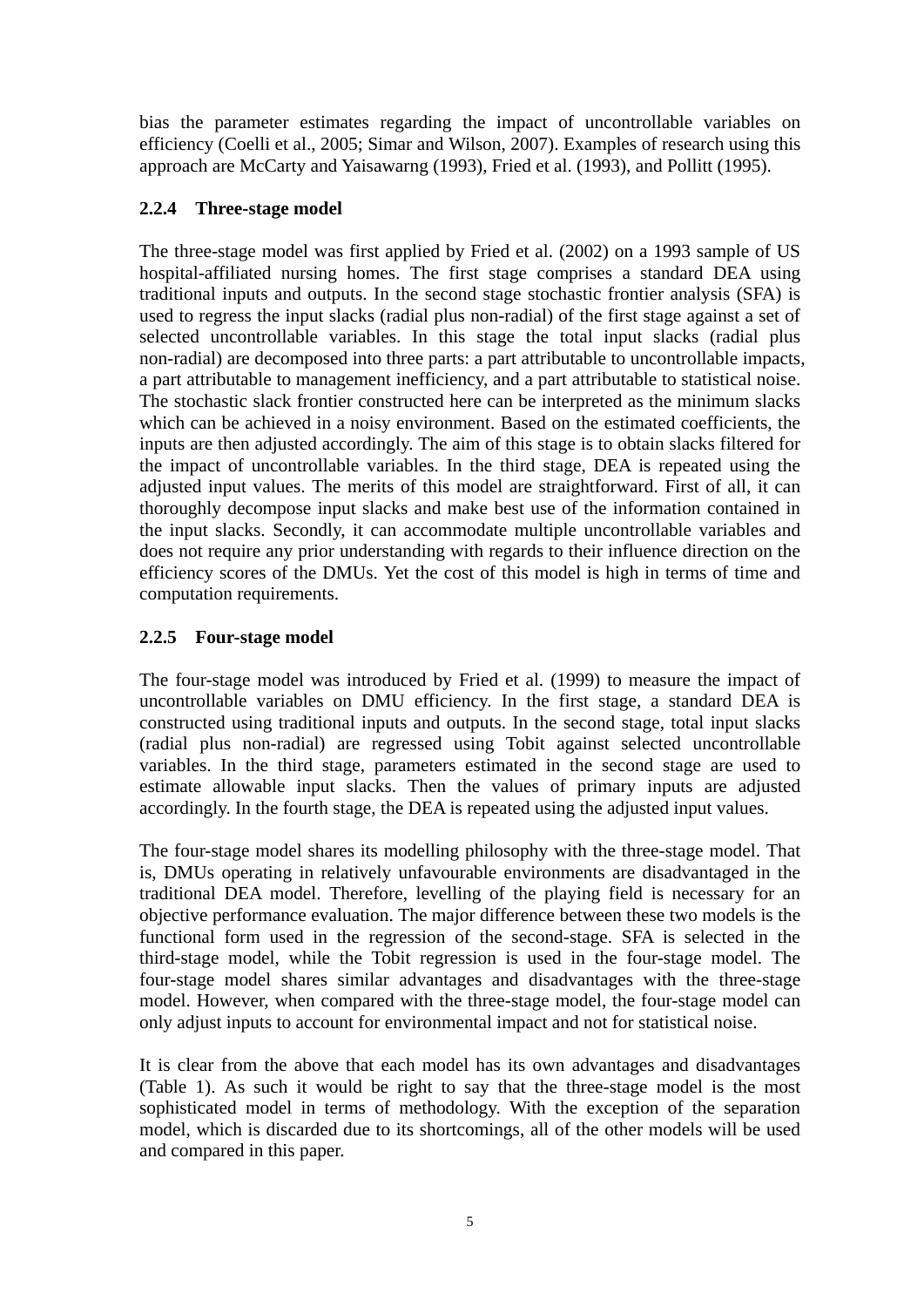#### **Table 1: Inclusion of Uncontrollable Variables**

| Research approach             | Methods                                                                                                                                                                                                                                                                                 | Advantages and disadvantages                                                                                                                                                                                                                                                                                                                                                                                                                                                                                                                          | Example literature                                                                                                                                                     |
|-------------------------------|-----------------------------------------------------------------------------------------------------------------------------------------------------------------------------------------------------------------------------------------------------------------------------------------|-------------------------------------------------------------------------------------------------------------------------------------------------------------------------------------------------------------------------------------------------------------------------------------------------------------------------------------------------------------------------------------------------------------------------------------------------------------------------------------------------------------------------------------------------------|------------------------------------------------------------------------------------------------------------------------------------------------------------------------|
| <b>Separation</b><br>approach | Subdivide the research sample into sub-samples according to different<br>uncontrollable variables.                                                                                                                                                                                      | Advantages: Easy to interpret and apply.<br>Disadvantages:<br>Can only be used for a categorical variable each time;<br>(1)<br>Lessens the discriminating power of DEA.<br>(2)                                                                                                                                                                                                                                                                                                                                                                        | Charnes, Cooper and Rhodes (1981),<br>Banker and Morey (1986),<br>Grosskopf and Valdmanis (1987),<br>Banker, Kaufman and Morey (1990),<br>Fizel and Nunnikhoven (1992) |
| One-stage model               | Include uncontrollable variables in DEA together with traditional<br>inputs and outputs.                                                                                                                                                                                                | <b>Advantages:</b><br>Easy to interpret and apply;<br>(1)<br>Able to accommodate multiple variables.<br>(2)<br>Disadvantages:<br>Requires a prior understanding of the influence direction of an<br>(1)<br>uncontrollable variable;<br>Some inefficient DMUs might become efficient as the number of<br>(2)<br>the uncontrollable variables included increases.                                                                                                                                                                                       | Banker and Morey (1986),<br>McCarty and Yaisawarng (1993),                                                                                                             |
| <b>Two-stage model</b>        | Construct a traditional DEA in the first stage;<br>(1)<br>Regress efficiency scores from the first stage against a set of<br>(2)<br>uncontrollable variables in the second stage.                                                                                                       | <b>Advantages:</b><br>Easy to apply and interpret;<br>(1)<br>Able to accommodate continuous and categorical variables<br>without increasing the number of efficient DMUs;<br>Does not require a prior understanding of the influence direction<br>(3)<br>of each uncontrollable variable.<br>Disadvantages:<br>May bias the parameter estimates regarding the impact of<br>(1)<br>uncontrollable variables on efficiency (Coelli et al., 1998);<br>If using OLS in the second stage, the corrected efficiency scores<br>might not be between 0 and 1. | McCarty and Yaisawarng (1993),<br>Fried et al. (1993),<br>Pollitt (1995)                                                                                               |
| <b>Three-stage</b><br>model   | Construct a traditional DEA in the first stage;<br>(1)<br>Use SFA to estimate the impact of uncontrollable variables and<br>(2)<br>statistical noise, and adjust the input values accordingly;<br>Repeat the DEA in the third stage using the adjusted input<br>(3)<br>values.          | <b>Advantages:</b><br>Easy to understand;<br>(1)<br>Able to accommodate many variables without requiring a prior<br>(2)<br>understanding of their influence direction;<br>Able to capture the information contained in the input slack.<br>(3)<br>Disadvantages:<br>High cost of time and calculation.                                                                                                                                                                                                                                                | Fried et al. (2002)                                                                                                                                                    |
| <b>Four-stage model</b>       | Construct a traditional DEA in the first stage;<br>(1)<br>Use Tobit to estimate the impact of uncontrollable variables in<br>(2)<br>the second stage;<br>Adjust the input values in the third stage;<br>(3)<br>(4)<br>Repeat the DEA in the last stage using the adjusted input values. | Shares similar advantages and disadvantages with the three-stage<br>model. Compared to the three-stage model, it can only adjust the input<br>values to account for uncontrollable variables and not for statistical<br>noise.                                                                                                                                                                                                                                                                                                                        | Fried et al. (1999)                                                                                                                                                    |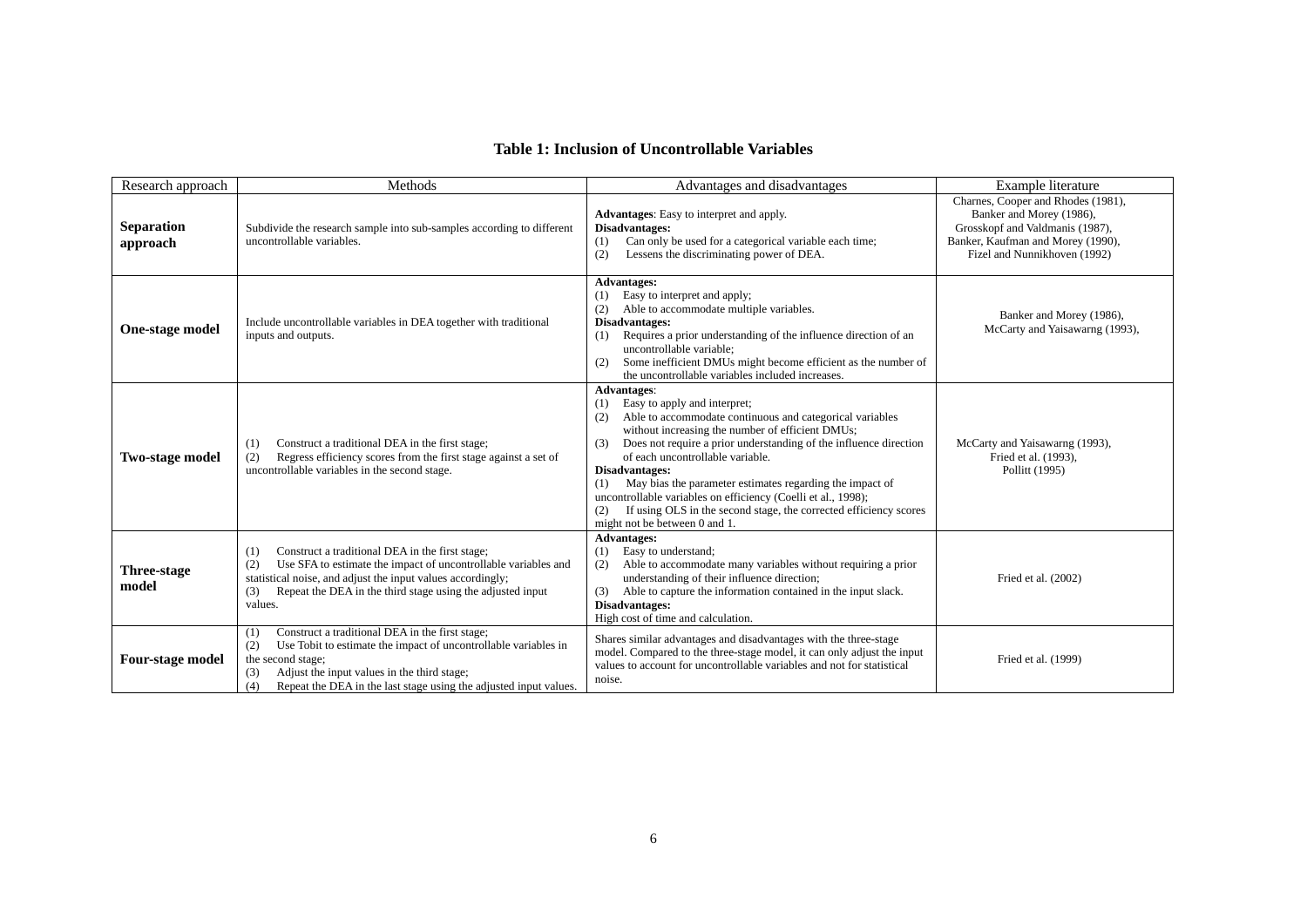### **3. Methodology**

#### **3.1 Basic DEA Model**

Assume that we have *N* (homogeneous) DMUs each producing *P* desirable outputs and *S* undesirable outputs while using *M* inputs. Let  $Y \in R_+$  be the output matrix consisting of non-negative elements, and vectors  $y_j^d$  and  $y_j^u$  refer to the desirable and undesirable outputs of DMU *j* respectively. Then the output matrix *Y* can be decomposed into two parts:

$$
Y=\left(\begin{matrix} Y^d \\ Y^u \end{matrix}\right),
$$

where a *P × N* matrix  $Y^d$  stands for desirable outputs and an  $S \times N$  matrix  $Y^u$  stands for undesirable outputs.

Also, define  $X \in R_{+}^{M \times N}$  as the input matrix and  $F_j(X, Y^d, Y^u)$  as the input-oriented efficiency measurement for DMU *j*. Assume we like to produce as much as possible of a desirable output and as little as possible of an undesirable output. Based on the assumption of constant return to scale (CRS), an input-oriented DEA model can be formulated in the following format<sup>4</sup>:

$$
F_j(X, Y^d, Y^u) = Min \theta
$$
  
s.t.  

$$
Y^d \lambda \ge y_j^d
$$
  

$$
Y^u \lambda \le \theta y_j^u
$$
  

$$
X \lambda \le \theta x_j
$$
  

$$
\lambda \ge 0, j = 1, ..., N
$$

where  $\lambda$  is an (N×1) vector of coefficients which represents the intensity levels for DMUs in the construction of the reference efficiency frontier.

Note that the convexity constraint  $N^1 \lambda = 1$  is not included in the above model. There are two reasons for this. Firstly, under a VRS frontier a DMU is only benchmarked against DMUs of a similar size (Coelli et al., 2005), it is therefore arguable whether or not a DMU's efficiency score under a VRS frontier effectively reflects its performance relative to the best practice in the industry. Secondly, the

 4 The disposability of undesirable outputs has two facets. In coal-fired electricity generation, on the one hand, some undesirable outputs, e.g.  $CO<sub>2</sub>$  emissions, can only be weakly disposable using the existing technology; on the other hand, some undesirable outputs, e.g.  $SO_2$  emissions, can be strongly disposable. Because in this paper only  $SO_2$  emissions are considered, for simplicity the authors only include a constraint for undesirable outputs with strong disposability.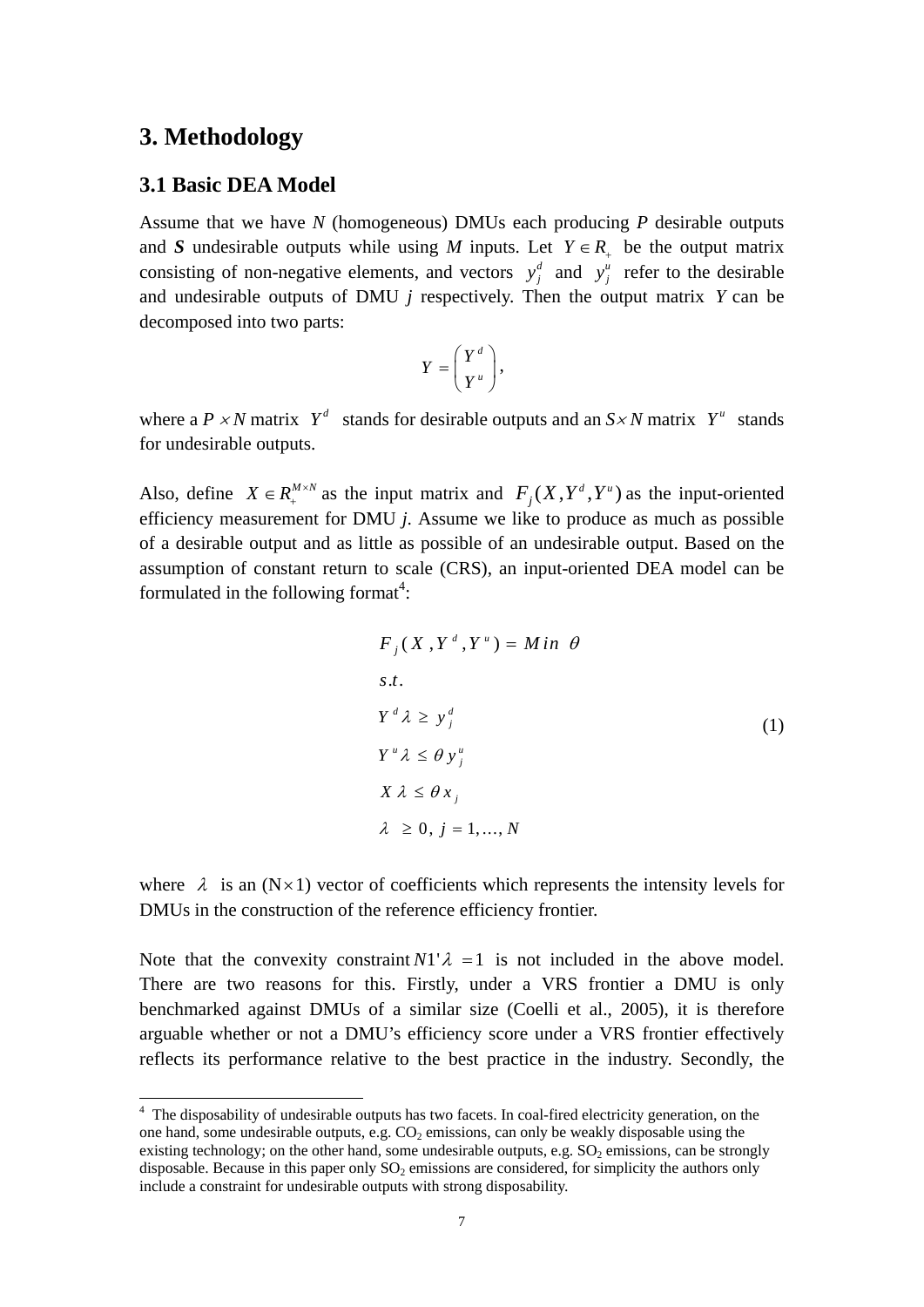constraint might screen some of the effects of uncontrollable variables. In particular, the constraint is very likely to undermine the use of scale variables in multistage regression analysis. Such analysis enables the statistical testing of scale effects. The authors will introduce scale variables in this way in the latter part of the paper.

So in a different approach to that used in Fried et al. (1999, 2002), both of which used VRS DEA as their first-stage technology, this research adopts CRS DEA instead.

### **3.2 Inclusion of Uncontrollable Variables**

Assume that  $Z_i$  is a vector of uncontrollable variables characterizing the operating environment for unit *j*. Based on the explanation in the previous section, different models are formulated to include  $Z_i$ .

#### **3.2.1 One-Stage Model**

The one-stage model requires a prior differentiation on the influence of  $Z_i$ . Assume that  $Z_j^+$  and  $Z_j^-$  are the vectors of uncontrollable variables for unit *j* with a positive and negative impact on performance respectively. The one-stage model can then be constructed as

$$
F_j(X, Y^d, Y^u) = Min \theta
$$
  
s.t.  

$$
Y^d \lambda \ge y_j^d
$$
  

$$
Y^u \lambda \le \theta y_j^u
$$
  

$$
X \lambda \le \theta x_j
$$
  

$$
Z^+ \lambda \le Z_j^+
$$
  

$$
Z^- \lambda \ge Z_j^-
$$
  

$$
\lambda \ge 0, j = 1, ..., N
$$

#### **3.2.2 Two-Stage Model**

In the second stage of the two-stage model, efficiency scores from the basic model are regressed on a set of uncontrollable variables. In order to constrain the corrected efficiency scores within an interval between 0 and 1, this study follows Pastor (2002) in its use of two different regression techniques, one being Tobit regression and the other being non-linear logistic regression. In the latter case, the non-linear function is structured as follows:

$$
\theta_j = \frac{\exp(Z_j; \beta)}{1 + \exp(Z_j; \beta)} + \varepsilon_j \tag{3}
$$

The parameters of both the Tobit regression and the logistic regression allow the efficiency scores of individual units to be adjusted to common levels of uncontrollable variables in order to facilitate proper comparison. The authors do this by taking the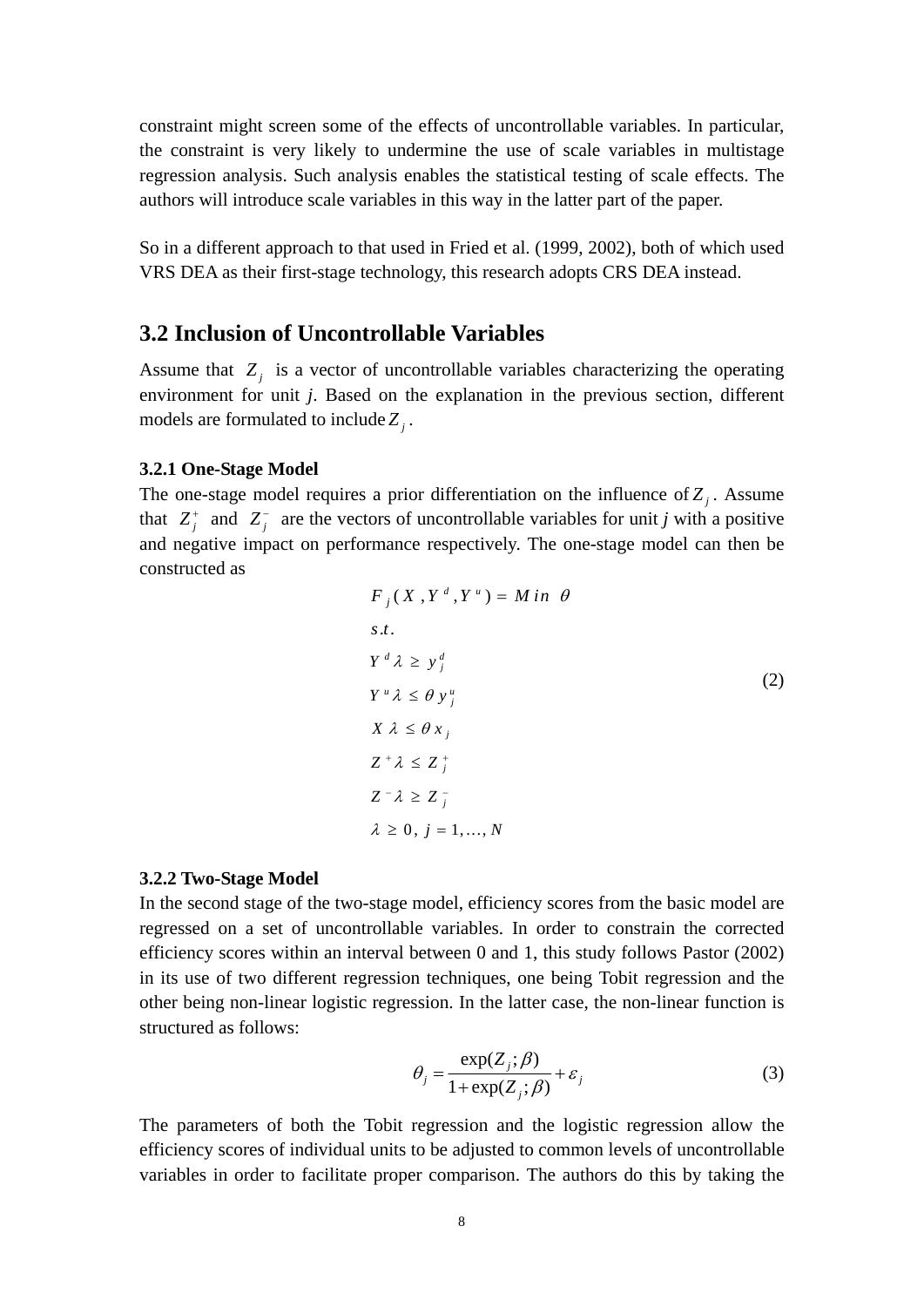sum of the estimated impact of all uncontrollable variables for each DMU and adjusting each DMU's efficiency score to the average level of the estimated impact of the uncontrollable variables. For example, DMUs with unfavorable operating conditions have their efficiency scores adjusted upwards to reflect average operating environment.

#### **3.2.3 Three-Stage Model**

 $\overline{a}$ 

The first stage of the three-stage model is conducted using the basic model, which provides the initial performance evaluation for each unit.

In the second stage SFA is used to decompose stage-one slacks. Since slacks cannot be aggregated across non-commensurate variables, SFA slack regressions<sup>5</sup> are conducted for different inputs and undesirable outputs, which are all treated like inputs in the model. The *M* separate SFA regressions take the following general form. For the *m-th* input,

$$
S_{mj} = f^{m}(Z_j; \beta^{m}) + v_{mj} + u_{mj},
$$
  
\n
$$
m = 1, 2, \& M; j = 1, 2, \& N,
$$
\n(4)

where  $S_{mj} = x_{mj} - X_m \lambda$  are the stage-one slacks in the usage of the *m-th* input for the *j-th* DMU, including radial and non-radial slacks.  $Z_i$  is the vector of uncontrollable variables for the *j-th* DMU.  $\beta^m$  is a vector of coefficients. We also assume that the  $v_{mj} \Box N(0, \sigma_{vm}^2)$  reflects statistical noise and the  $u_{mj} \Box N^+(\mu^m, \sigma_{um}^2)$  reflects managerial inefficiency. Estimates of coefficients in the function (4) make it possible to measure the contributions of different factors on the input slacks.  $\hat{\beta}^m$  indicates the contribution of each uncontrollable variable, while  $\hat{v}_{mi}$  and  $\hat{u}_{mi}$  explain the effects of statistical noise and managerial inefficiency. Define  $\gamma^m = \sigma_{um}^2 /(\sigma_{vm}^2 + \sigma_{um}^2)$ . While  $\gamma^m \rightarrow 1$ , the impact of managerial inefficiency dominates that of statistical noise, and while  $\gamma^m \to 0$ , statistical noise plays the dominant role.

In terms of the results of the SFA analysis, inputs are then adjusted to reflect the impact of uncontrollable variables and statistical noise. The inputs of those DMUs which have relatively favorable operating environments, and relatively good luck, are adjusted upwards. The general form of the correcting equation is:

$$
x_{mj}^{A} = x_{mj} + [\max_{j} \{ f^{m}(z_{j}; \hat{\beta}^{m}) \} - f^{m}(z_{j}; \hat{\beta}^{m}) \} + [\max_{j} \{\hat{\nu}_{mj}\} - \hat{\nu}_{mj}],
$$
  
\n
$$
m = 1, 2, ..., M; j = 1, 2, ..., N.
$$
\n(5)

where  $x_{mj}^A$  and  $x_{mj}$  are adjusted and original input values respectively.

The third stage repeats the linear function (1) using the adjusted values for inputs.

<sup>&</sup>lt;sup>5</sup> We need to make an assumption about the form of  $f^m$ . Because we have no prior knowledge about this and also because several of our variables are categorical, we assume a simple linear functional form.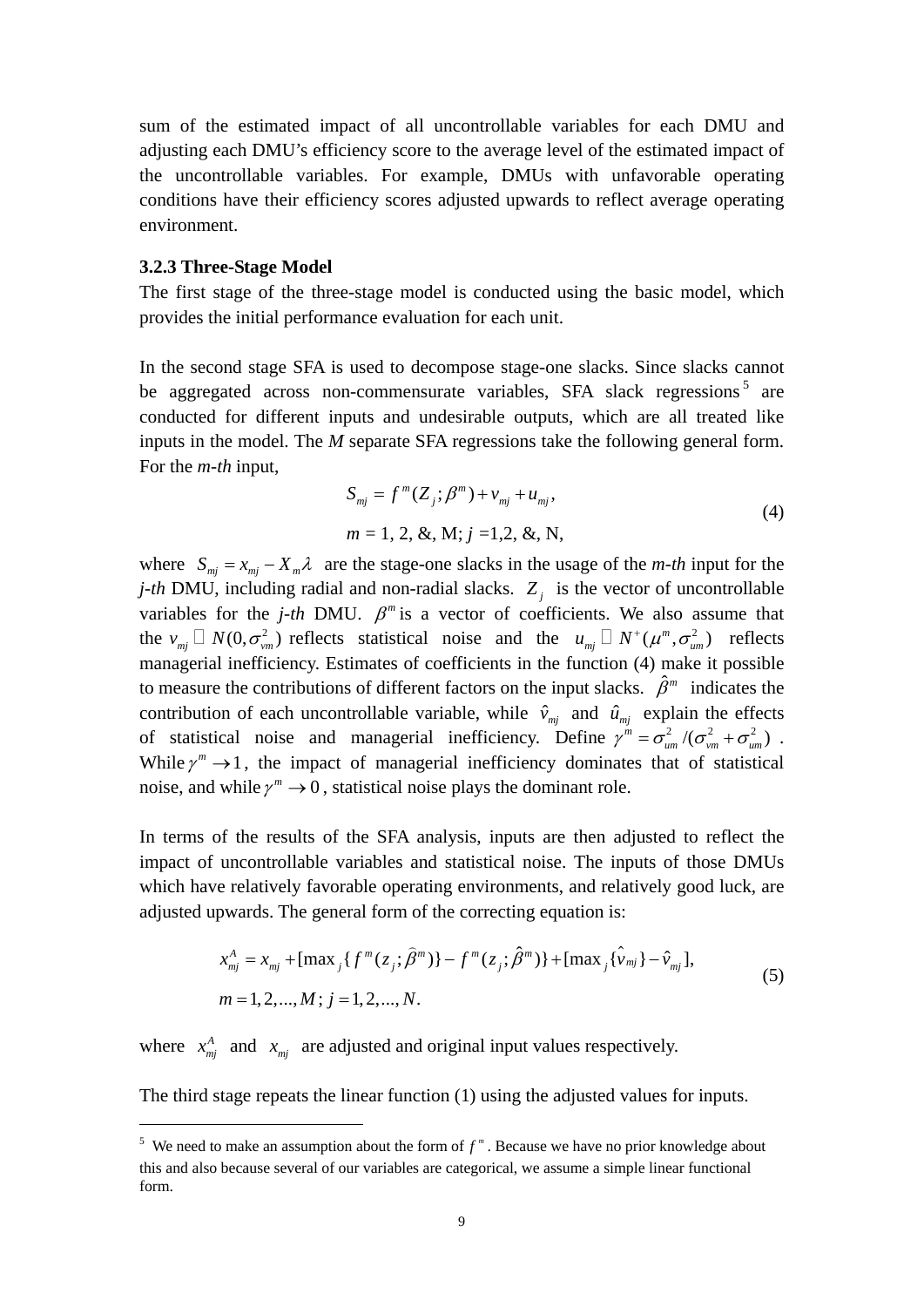#### **3.2.4 Four-Stage Model**

As in the three-stage model, the first stage of the four-stage model also uses the linear function  $(1)$ .

In the second stage, the total input slacks (radial plus non-radial) are regressed against a set of uncontrollable variables using Tobit regression. In line with the *M* inputs, *M* input slack equations are specified in terms of the following form:

$$
S_{mj} = f^{m}(Z_j; \beta^{m}; \varepsilon^{m}),
$$
  
\n
$$
m = 1, 2, ..., M; j = 1, 2, ..., N.
$$
\n(6)

where  $S_{mi} = x_{mi} - X_m \lambda$  are the total slacks from stage one in the usage of the *m-th* input for the *j-th* DMU.  $Z_j$  is the vector of uncontrollable variables for the *j-th* DMU.  $\beta^m$  is a vector of coefficients, and  $\varepsilon^m$  is the statistical noise.

$$
x_{mj}^{A} = x_{mj} + [\max_{j} \{ f^{m}(z_{j}; \hat{\beta}^{m}) \} - f^{m}(z_{j}; \hat{\beta}^{m})],
$$
  
\n
$$
m = 1, 2, ..., M; j = 1, 2, ..., N.
$$
\n(7)

where  $x_{mj}^A$  and  $x_{mj}$  are adjusted and original input data.

Stage four repeats the DEA in the first stage using the adjusted input data.

### **4. Data and Variables**

The research sample used covers 221 Chinese coal-fired power plants during 2002. The plants are largely base load plants and hence can be considered as broadly comparable. The total installed capacity of the sample power plants is 106.7GW, about 40% of the total coal-fired generating capacity of China in 2002. Their total generation is 577.75 TWh, nearly 45% of the total generation from coal-fired generating capacity. The raw data of individual power plants, such as annual electricity generation, installed capacity, unit scale, number of employees, annual fuel consumption, quality of coal, and vintage, were collected for the sample power plants through fieldwork completed in China by one of the authors between 2005 and 2006. Descriptive statistics of sample power plants are presented in Table 2.

#### **4.1 Traditional Variables**

Traditional variables include annual electricity generation (MWh), installed capacity (MW), labour (number of employees), and fuel consumption (energy input, TJ). Descriptive statistics for all of these traditional variables are presented in Table 2.

Note that in this study fuel consumption is measured in terms of energy input (or heat input). This is because in almost all Chinese power plants, oil-fired (sometimes gas-fired) equipment is also installed for boiler-preheating and standby purposes. The capacity of oil-fired (or gas-fired) equipment varies greatly in terms of type of boiler and design of combustion facilities. Generally speaking, given the certain load of a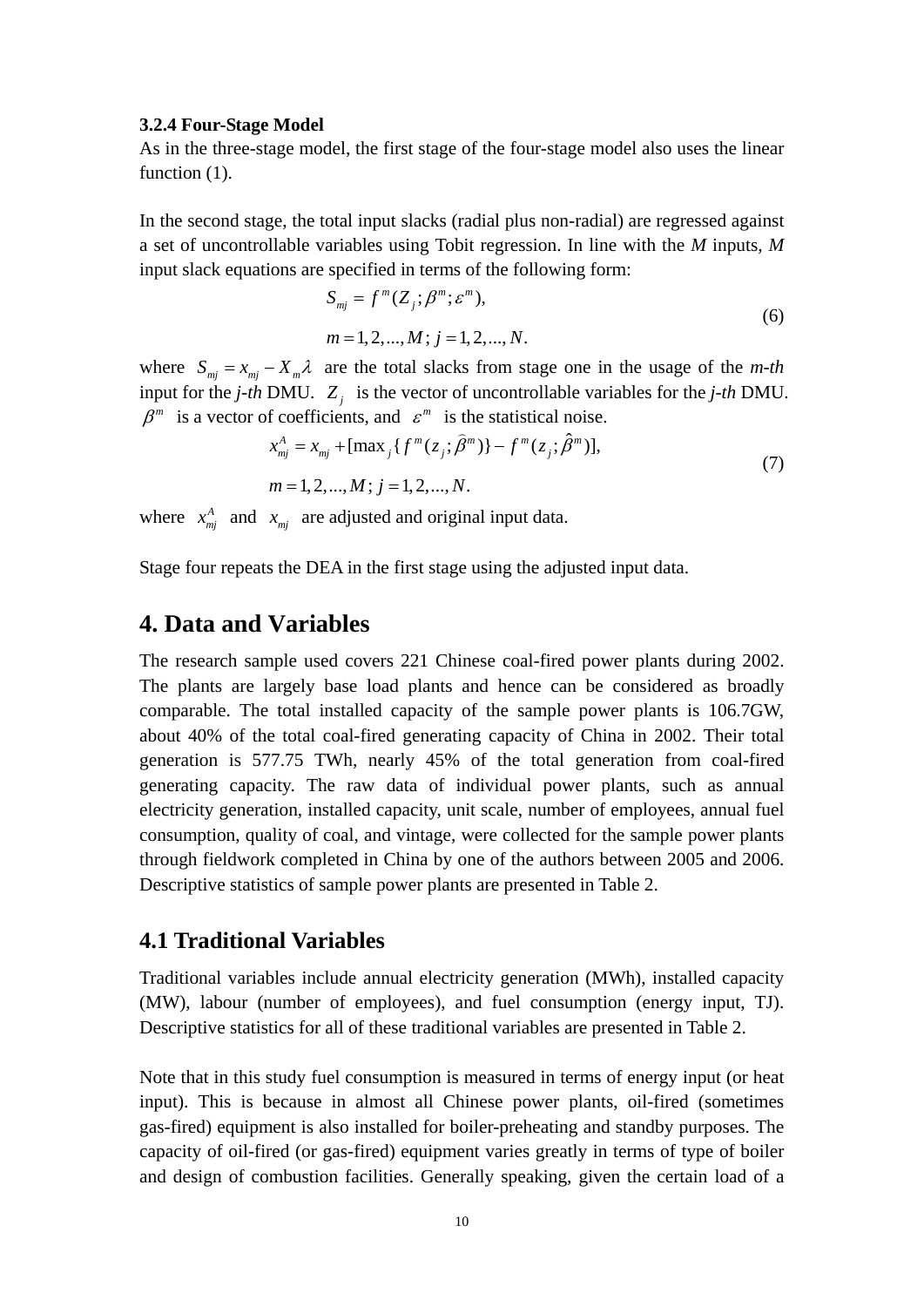boiler, the more oil it burns, the less coal it consumes. So in order to make the final efficiency evaluation accurate, all fuel consumption, such as coal, oil, and gas, is converted to energy input and is measured in TJ.

| <b>Variable</b>                  | Unit                       | <b>Mean</b>       | <b>Maximum</b> | <b>Minimum</b> | Std. Err. |
|----------------------------------|----------------------------|-------------------|----------------|----------------|-----------|
| Desirable output:                |                            |                   |                |                |           |
| <b>Annual Generation</b>         | 1000 MWh                   | 2614.26           | 12422.77       | 59.85          | 2262.41   |
| <b>Inputs:</b>                   |                            |                   |                |                |           |
| <b>Installed Capacity</b>        | MW                         | 482.69            | 2400           | 12             | 407.27    |
| Labour                           | no.                        | 801               | 3674           | 136            | 645       |
| Fuel                             | TJ                         | 27073.73          | 124968         | 1121           | 22270.44  |
| Undesirable output:              |                            |                   |                |                |           |
| $SO2$ Emissions                  | tonnes                     | 24110.14          | 194595         | 461            | 27538.53  |
| <b>Uncontrollable variables:</b> |                            |                   |                |                |           |
| Vintage                          | Year                       | 10.19             | 43             | 1              | 8.09      |
| calorific value of coal          | GI / tonne                 | 22.86             | 28.68          | 12.49          | 2.43      |
| Scale1 (91 plants)               | $0<$ Scale<br>$<$ 200 $MW$ |                   | 1              | $\theta$       |           |
| Scale2 (115 plants)              | 200 MW≤Scale<br>$<$ 400MW  |                   | 1              | $\theta$       |           |
| Scale3 (15 plants)               | 400 MW $\leq$<br>Scale     | $\qquad \qquad -$ | 1              | $\mathbf{0}$   |           |
| $CHP(46 \text{ plants})$         | $l = Yes$ ; $0 = No$       |                   | 1              | $\mathbf{0}$   |           |

**Table 2: Descriptive Statistics of Power Plants with Uncontrollable Variables** 

Note: sample size = 221

## **4.2 Undesirable Output**

Undesirable outputs of coal-fired power plants refer to those emissions jointly produced with electricity. Emissions from coal combustion mainly comprise  $CO<sub>2</sub>$ ,  $SO<sub>2</sub>$ , CH<sub>4</sub>, N<sub>2</sub>O, NO<sub>x</sub>, CO, and NMVOC<sup>6</sup>. Of these emissions, SO<sub>2</sub> attracts major attention at present. In 2005 the total for emissions in China was about 25.49 million tonnes and this ranked China as number one in the world (SEPA, 2006). Given its importance and the availability of data,  $SO<sub>2</sub>$  emissions are selected as the undesirable output in this research. An accurate estimation of  $SO_2$  emissions depends on having knowledge of combustion conditions, technology, and emission control policies, as well as fuel characteristics. The method of estimation for  $SO_2$  emissions is derived from the IPCC Reference Approach. The general formula for estimating emissions can be described using the following formula:

$$
SO_2 \text{ emissions} = 2 \times S_{\text{content}} \times \left(\frac{100 - r}{100}\right) \times \left(\frac{100 - n}{100}\right),
$$

where, 2 is the ratio of molecular weight of  $SO_2$  to S (kg/kg);  $S_{content}$  is the sulphur content in fuel (tonne);

 6 'NMVOC' is the short form for Non-methane volatile organic compounds. For more detail, please see Appendix 1.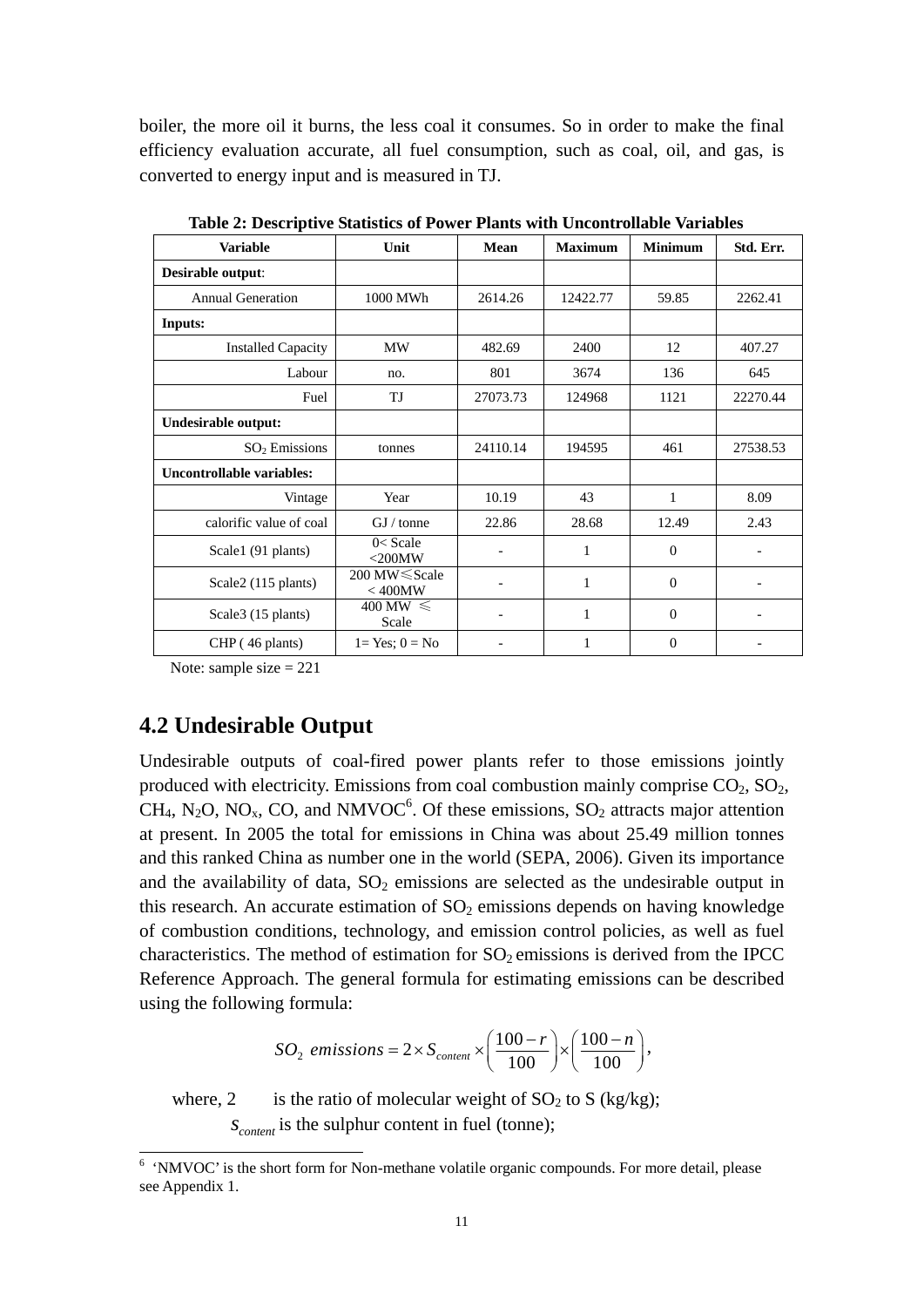- r is the rate of retention of sulphur in ash  $(\%)$ ;
- n is the efficiency of desulphurization (%).

Sulphur content is estimated in terms of annual fuel consumption and coal quality factors. Descriptive statistics for  $SO_2$  emissions are presented in Table 2.

# **4.3 Uncontrollable Variables**

Uncontrollable variables here refer to those factors which influence the performance of coal-fired power plants and are also out of the control of the management<sup>7</sup>. Because a wide range of variables may influence efficiency, to limit possibility this research focuses on four variables, including vintage of generating units, calorific value of coal, unit scale and combined heat & power (CHP). Among which vintage is a time-dependent variable, calorific value of coal is directly related to the geological features of coal mines, and unit scale and CHP are characteristics of generating units made at the design and construction stage and they both cannot be changed in operation without remaking the whole thermal system of a power plant. Therefore, it would be right to say that these four variables are independent of the control of management and can meet the separability assumption of Simar and Wilson (2007) in this occasion.

## **4.3.1 Vintage of Generating Units**

There are two reasons which support the selection of vintage of generating units. Above all, it is expected that the performance of generating units with regards to both heat rate and availability decreases as the units age (Joskow and Schmalensee, 1987)<sup>8</sup>. Secondly, although there is no definite trend in the efficiency change of auxiliary equipment with time, it is expected to decrease because of wear and tear on the equipment. Additionally, following Pollitt (1995), this paper also tests the impact of variable vintage squared.

### **4.3.2 Calorific Value of Coal**

The quality of coal affects the operating performance of a coal-fired generating unit. C*eteris paribus,* coal with a higher calorific value tends to be lower in ash content and other impurities, both of which can cause the excessive loading of coal mills and draught fans in the boiler and electrostatic precipitators. Generally, as the calorific value of coal falls, the amount of coal consumed increases and the probability of outages and unit derating also increases (Joskow and Schmalensee, 1987).

 7 Fried et al. (1999) provided a thorough discussion on uncontrollable variables.

<sup>&</sup>lt;sup>8</sup> Heat rate refers to the amount of fuel used to generate a KWh of electricity. It can be gross or net heat rate. The gross heat rate is based on the amount of electricity generated by the steam turbine, and the net heat rate is based on the amount of electricity sent to the grid from a power plant. The difference between these two accounts for the electricity consumed within the power plant itself to run auxiliary equipment.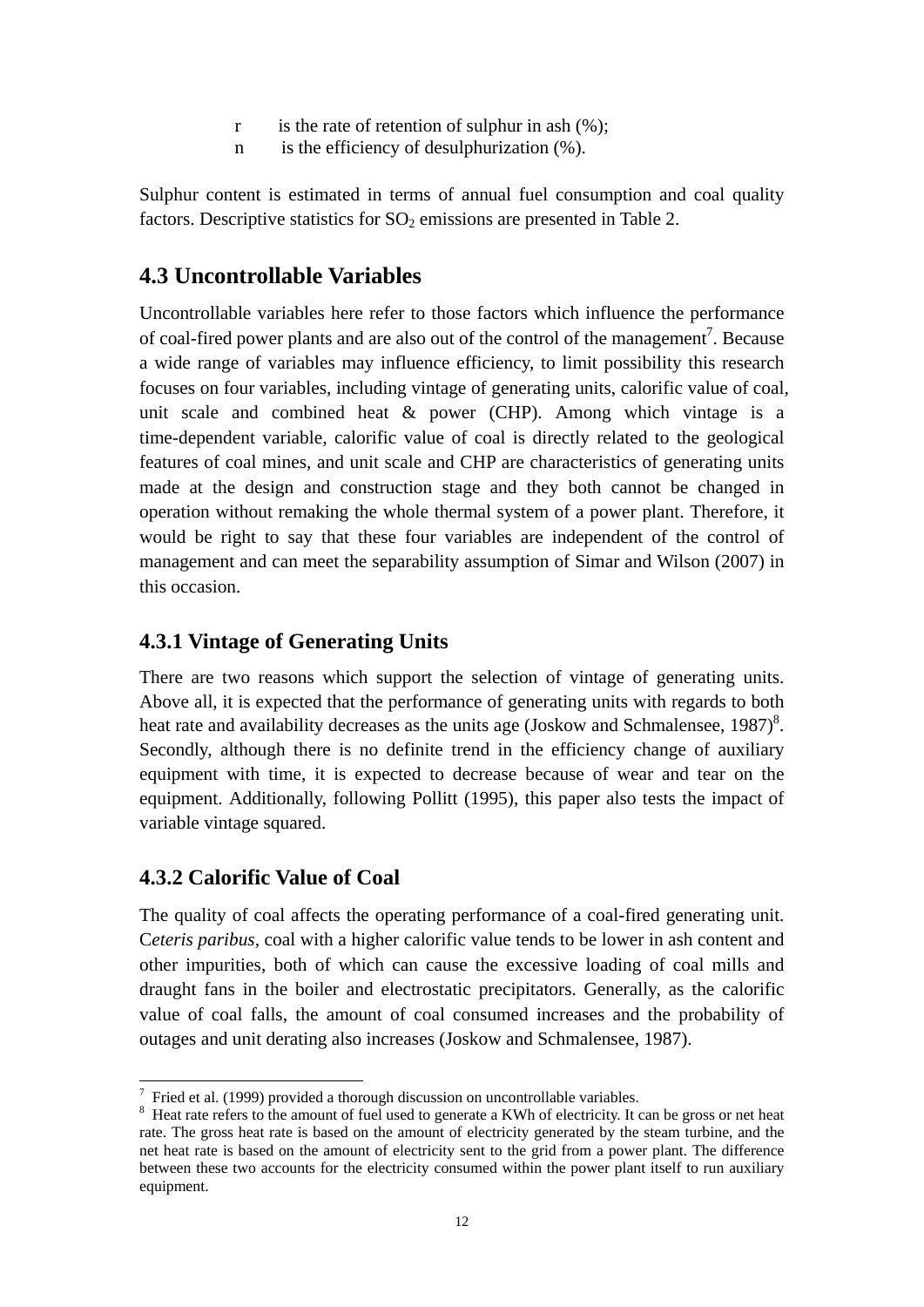### **4.3.3 Unit Scale**

Modern technology has made it possible to build generating units with higher parameters, e.g. steam pressure and temperature. At least in theory, increases in both parameters lead to an improvement in thermal efficiency. However, because larger units usually have poorer availabilities than smaller units, the advantage of larger units for thermal efficiency may disappear when the costs of poor reliability are factored in (Joskow and Schmalensee, 1987). Therefore, it is necessary to check the effects of unit scale on unit performance. Three dummy variables are used in this research, including *scale1 (0<scale<200MW), scale2 (200MW*≤*scale<400MW) and scale3 (400MW* ≤*scale)*, to test the hypothesis that larger generating units enjoy a higher performance than smaller units. Because *scale2* is the largest category in the sample (Table 2), it is therefore selected as the reference category in the following regression analysis.

## **4.3.4 Combined Heat & Power (CHP)**

Combined heat & power (CHP), also known as cogeneration, is a type of generating facility which produces electricity and heat (or steam) for industrial, commercial, heating, or for other purposes. Reported fuel consumption for CHP facilities has already been downwardly adjusted by the data providers to account for fuel used for heat. The nature of this adjustment is expected to bias the final efficiency score upwards. Therefore, in order to accurately specify a power plant's efficiency in this research a dummy variable CHP is created, which is equal to 1 if a power plant installs a CHP facility and 0 otherwise.

| UL YAV YY UL AAL                 |                              |                           |                                                  |                                              |                                    |                                   |  |  |
|----------------------------------|------------------------------|---------------------------|--------------------------------------------------|----------------------------------------------|------------------------------------|-----------------------------------|--|--|
| Model name                       | <b>Basic</b><br>model<br>(1) | One-stage<br>model<br>(2) | <b>Two-stage</b><br>model<br><b>Tobit</b><br>(3) | <b>Two-stage</b><br>model<br>Logistic<br>(4) | <b>Three-stage</b><br>model<br>(5) | <b>Four-stage</b><br>model<br>(6) |  |  |
| Desirable output:                |                              |                           |                                                  |                                              |                                    |                                   |  |  |
| Annual generation                |                              |                           |                                                  |                                              |                                    |                                   |  |  |
| <b>Inputs:</b>                   |                              |                           |                                                  |                                              |                                    |                                   |  |  |
| Installed capacity               |                              |                           |                                                  |                                              |                                    |                                   |  |  |
| Labour                           |                              |                           |                                                  |                                              |                                    |                                   |  |  |
| Fuel                             |                              |                           |                                                  |                                              |                                    |                                   |  |  |
| Undesirable output:              |                              |                           |                                                  |                                              |                                    |                                   |  |  |
| SO <sub>2</sub> emissions        |                              |                           |                                                  |                                              |                                    |                                   |  |  |
| <b>Uncontrollable variables:</b> |                              |                           |                                                  |                                              |                                    |                                   |  |  |
| Vintage                          |                              |                           |                                                  |                                              |                                    |                                   |  |  |
| Vintage squared                  |                              |                           |                                                  |                                              |                                    |                                   |  |  |
| Calorific value of coal          |                              |                           |                                                  |                                              |                                    |                                   |  |  |
| <i>Scale1</i>                    |                              |                           |                                                  |                                              |                                    |                                   |  |  |
| Scale2                           |                              |                           |                                                  |                                              |                                    |                                   |  |  |
| Scale3                           |                              |                           |                                                  |                                              |                                    |                                   |  |  |
| <b>CHP</b>                       |                              |                           |                                                  |                                              |                                    |                                   |  |  |

**Table 3: Overview of models and variables**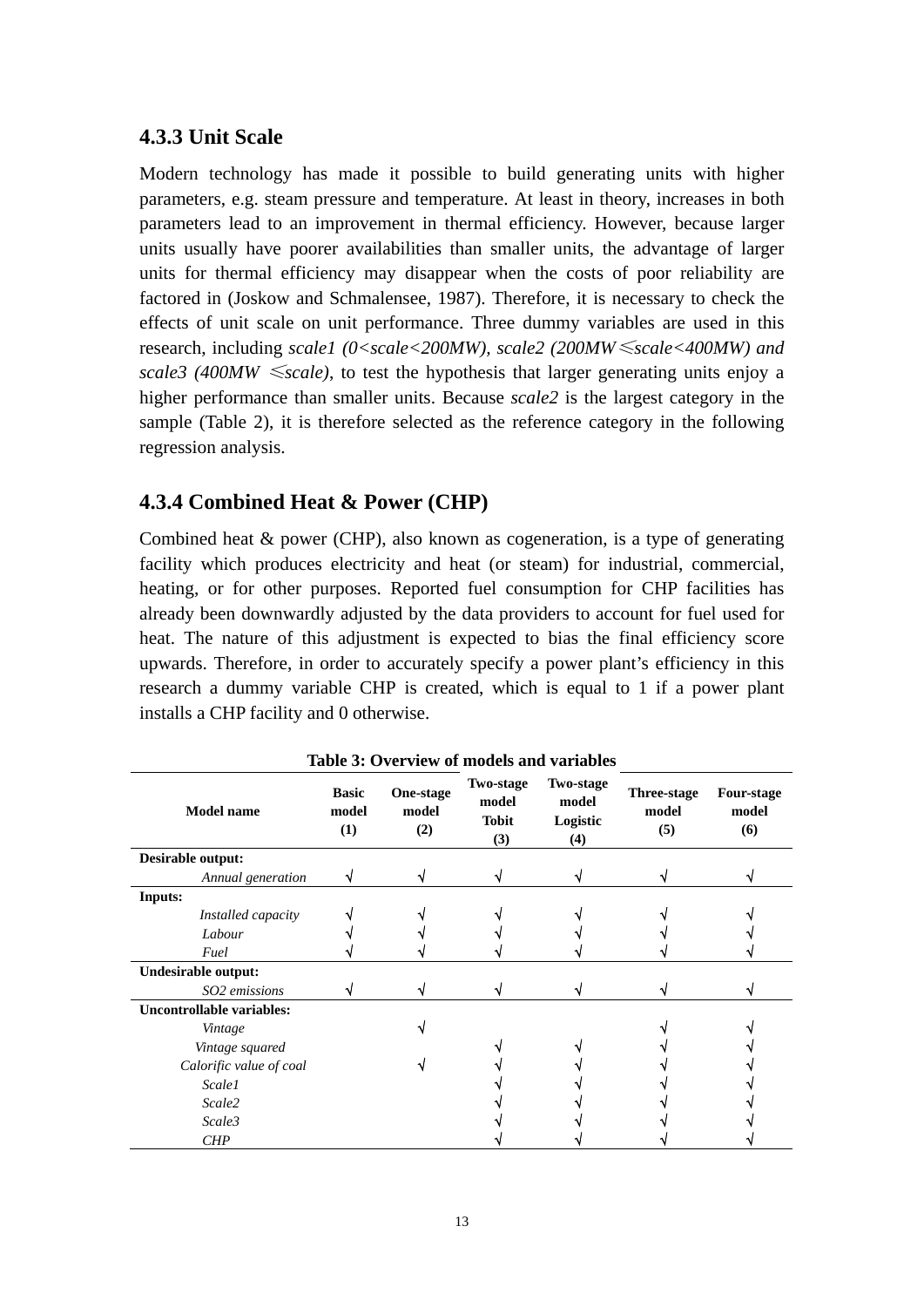# **5. Results**

We estimate six models based on the discussion in section 3 and these are summarized in Table 3. The basic DEA model (Model 1) is used as the starting model, which only considers the effects of the undesirable output. Based on this basic model, other models are then used to examine the impact of the operating environment. The calculation of the basic DEA model is performed using the common DEA program DEAP Version 2.1 (Coelli, 1996a). The summary statistics for the results of the basic model are presented in Table 9.

# **5.1 One-Stage Model (Model 2)**

Since the DEA linear function cannot accommodate dummy variables, only two uncontrollable variables, such as vintage of generating units and the calorific value of coal, are included; of which the calorific value of coal is incorporated as a variable with a positive impact and vintage as a variable with a negative influence. The rationality of this arbitrary decision regarding the influence direction of both variables is validated by the later models. Since the program DEAP cannot accommodate the uncontrollable variables, the calculation of this model is carried out by a Matlab program written by the authors. The summary statistics of efficiency scores for the one-stage model are presented in Table 9.

## **5.2 Two-Stage Model**

Based on the basic model, in the second stage of the two-stage model efficiency scores from the first-stage are regressed against the selected uncontrollable variables. Both the Tobit model (Model 3) and the logistic regression model (Model 4) are demonstrated here. The initial results of both models are presented in Table 4.

|                              |              |           | ີ                          |           |  |
|------------------------------|--------------|-----------|----------------------------|-----------|--|
|                              | <b>Tobit</b> |           | <b>Logistic regression</b> |           |  |
| <b>Independent variables</b> | Coef.        | Std. Err. | Coef.                      | Std. Err. |  |
| Constant                     | $0.7738***$  | 0.0448    | $-0.0429$                  | 1.7642    |  |
| Vintage                      | 0.0020       | 0.0017    | $-0.00316$                 | 0.0676    |  |
| Vintage squared              | $-0.00013*$  | 0.00005   | $-0.0016$                  | 0.0021    |  |
| Calorific value of coal      | $0.0056**$   | 0.0019    | $0.1471*$                  | 0.0732    |  |
| Scale1                       | $-0.0633***$ | 0.0101    | $-0.8239*$                 | 0.3991    |  |
| Scale <sub>2</sub>           |              |           |                            |           |  |
| Scale <sub>3</sub>           | $0.0771***$  | 0.0192    | 2.3382***                  | 0.7269    |  |
| <b>CHP</b>                   | $0.0399**$   | 0.0131    | 0.5965                     | 0.5140    |  |
| Log-likelihood               | 237.9844     |           | $-526.0825$                |           |  |
| function                     |              |           |                            |           |  |

**Table 4: Initial Results of Two-Stage Models**

Note: Dependent variables are efficiency scores from the first stage DEA model. \*\*\*, \*\* and \* indicate that the parameter estimate is significantly different from zero at the 0.1%, 1% and 5% levels, respectively.

Except for the coefficient estimated for vintage, in Table 4 the coefficients for other variables are significantly different from zero at 5% or better significance levels in at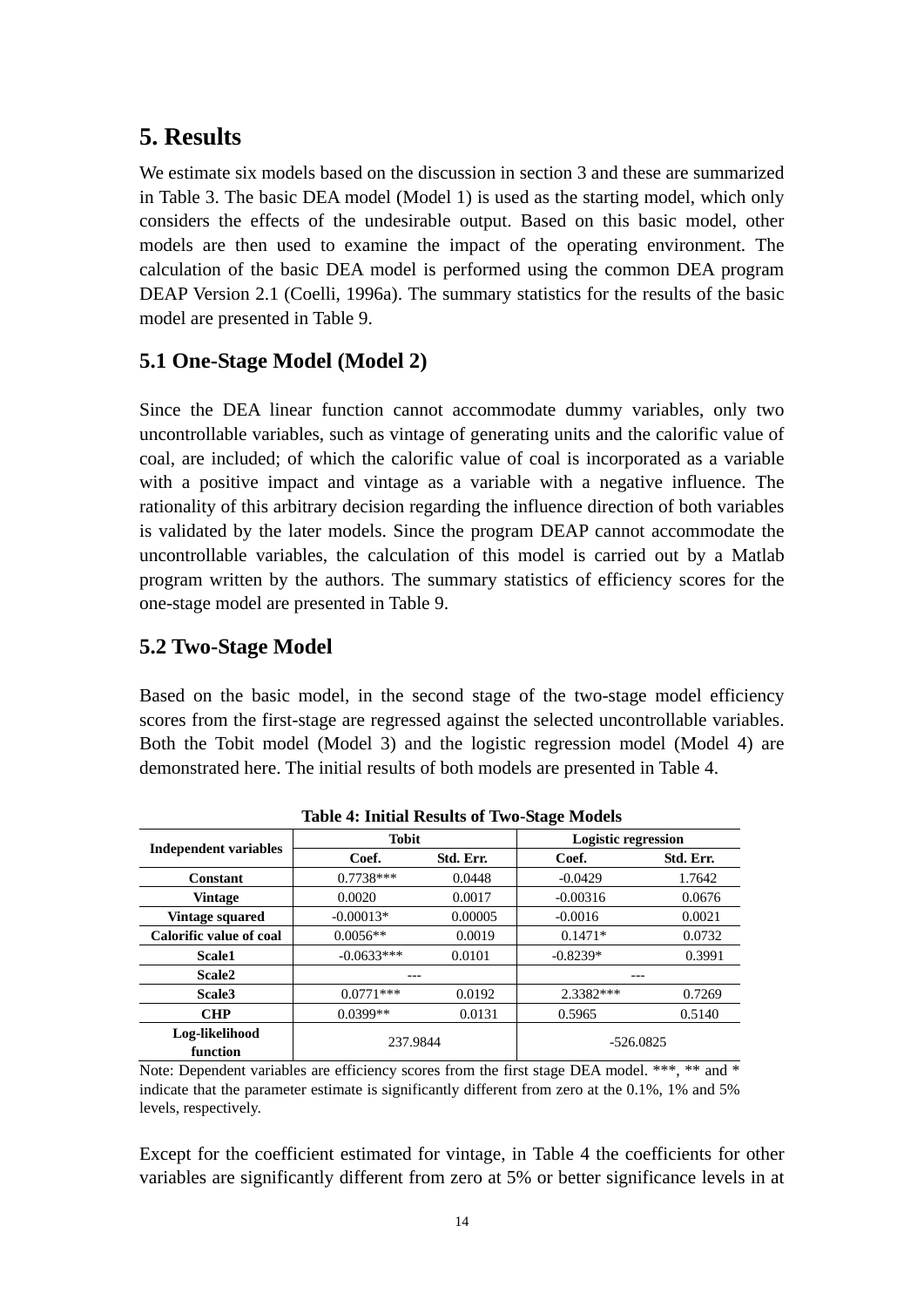least one model. Both the T-test and log-likelihood ratio test do not reject the hypothesis that vintage makes no contribution to the fitness of the model. Therefore, vintage is discarded in both models and the final results of the two-stage models are presented in Table 5.

|                              | <b>Tobit</b>              |         | <b>Logistic regression</b> |              |
|------------------------------|---------------------------|---------|----------------------------|--------------|
| <b>Independent variables</b> | Std. Err.<br>Coef.        |         | Coef.                      | Std. Err.    |
| <b>Constant</b>              | $0.79079***$              | 0.04266 | $-0.06805$                 | 1.67338      |
| Vintage squared              | $-0.00008$ ***<br>0.00002 |         | $-0.00166*$                | 0.00080      |
| Calorific value of coal      | $0.00533**$               | 0.00186 | $0.14748*$                 | 0.07272      |
| Scale1                       | $-0.06377***$             | 0.01015 | $-0.82326*$                | 0.39885      |
| Scale <sub>2</sub>           |                           |         |                            |              |
| Scale3                       | $0.07440$ ***             | 0.01910 | 2.34216***                 | 0.72193      |
| <b>CHP</b>                   | $0.04190***$              | 0.01299 | 0.59336                    | 0.50954      |
| Log-likelihood function      | 237.28035                 |         |                            | $-526.08358$ |

**Table 5: Final Results of Two-Stage Models** 

Note: dependent variables are efficiency scores from the first stage DEA model. \*\*\*, \*\* and \* indicate that the parameter estimate is significantly different from zero at the 0.1%, 1% and 5% levels, respectively.

Compared with those in Table 4, the coefficients estimated in Table 5 have largely been improved in quality. Table 5 reveals some very important findings. Above all, the variables selected can provide a relatively good explanation of the variation of the efficiency scores. Except for the coefficient for CHP in the logistic regression model, other estimated figures are different from zero at a 5% or better significance level in both models. Secondly, the signs of the estimated coefficients for uncontrollable variables are quite stable in both models and are consistent in an engineering sense. This confirms the impact of the selected uncontrollable variables and their influence direction on the technical efficiency of power plants. For example, vintage does matter for the efficiency variation of a coal-fired power plant, but it is most likely to influence the performance of coal-fired power plants in a negative quadratic way. Therefore, the hypothesis that operating environment has no effect on efficiency scores can be rejected.

The summary statistics for the efficiency scores of this model are presented in Table 9. Due to the adjustment of the final scores for uncontrollable variables, the maximum value predicted by the Tobit model is slightly different from one. This occurs because a relatively efficient power plant is operating in a relatively unfavorable operating environment. Regressions in both models are performed using the statistical package **STATA** 

#### **5.3 Three-Stage Model**

The first stage of the three-stage model is also the basic DEA model (1). In the second stage, since slacks cannot be aggregated across non-commensurate variables, four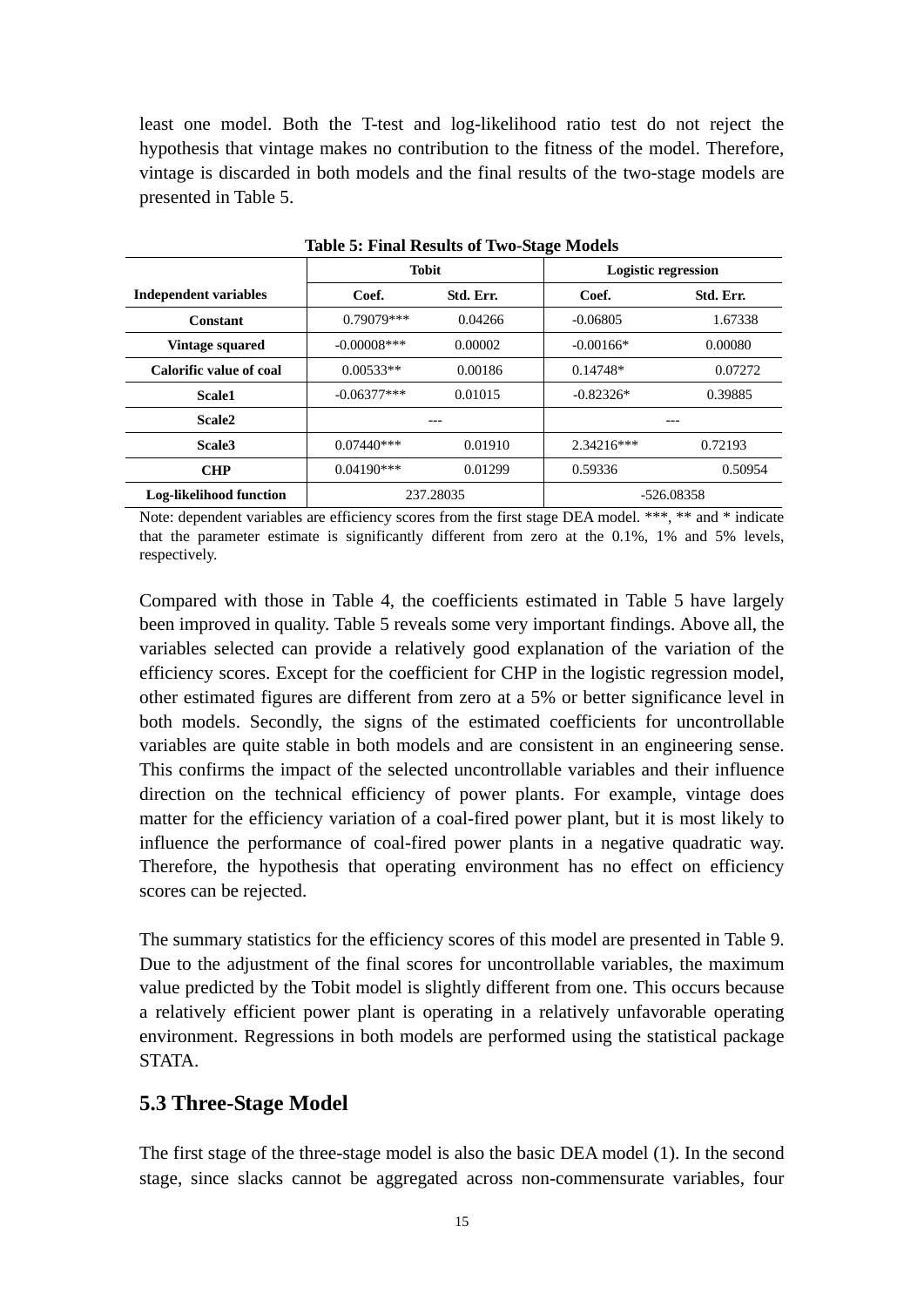SFA slack regressions are conducted. The total slacks (radial plus non-radial) are regressed on the selected uncontrollable variables, based on a truncated normal specification of the one-sided inefficiency error component  $u_{mj} \square N^+ (\mu^m, \sigma_{um}^2)^9$ . The initial stochastic frontier estimation results are summarized in Table 6.

| <b>Independent variables</b> | <b>Dependent variables</b> |                     |                   |              |  |  |  |
|------------------------------|----------------------------|---------------------|-------------------|--------------|--|--|--|
|                              | <b>Capacity slack</b>      | <b>Labour slack</b> | <b>Fuel slack</b> | $SO2$ slack  |  |  |  |
|                              | $0.4635***$                | 1.0780***           | $0.2251**$        | $0.2858***$  |  |  |  |
| <b>Constant</b>              | (0.1043)                   | (0.1116)            | (0.0764)          | (0.0503)     |  |  |  |
|                              | $-0.0101*$                 | $-0.0030$           | $-0.0031$         | $-0.0036$    |  |  |  |
| <b>Vintage</b>               | (0.0040)                   | (0.0050)            | (0.0016)          | (0.0020)     |  |  |  |
|                              | $0.0003*$                  | 0.0001              | $0.00018***$      | $0.00017**$  |  |  |  |
| Vintage squared              | (0.0001)                   | (0.0002)            | (0.00005)         | (0.00006)    |  |  |  |
| Calorific value of coal      | $-0.0089*$                 | $-0.0063$           | $-0.0051**$       | $-0.0072**$  |  |  |  |
|                              | (0.0040)                   | (0.0044)            | (0.0018)          | (0.0022)     |  |  |  |
| Scale1                       | 0.0354                     | $0.0614*$           | $0.0646***$       | $0.0554***$  |  |  |  |
|                              | (0.0231)                   | (0.0293)            | (0.0097)          | (0.0121)     |  |  |  |
| Scale3                       | $-0.1128*$                 | $-0.2504***$        | $-0.0658***$      | $-0.0767***$ |  |  |  |
|                              | (0.0435)                   | (0.0570)            | (0.0179)          | (0.0218)     |  |  |  |
| <b>CHP</b>                   | $-0.0900**$                | $-0.0099$           | $-0.0419**$       | $-0.0398*$   |  |  |  |
|                              | (0.0299)                   | (0.0323)            | (0.0133)          | (0.0165)     |  |  |  |
| $\sigma^2$                   | $0.2447***$                | $0.1258***$         | $0.0040***$       | $0.0060***$  |  |  |  |
|                              | (0.0020)                   | (0.0351)            | (0.0009)          | (0.0007)     |  |  |  |
|                              | 0.00003                    | 0.99999***          | 0.0092            | 0.0020       |  |  |  |
| γ                            | (0.01165)                  | (0.00001)           | (0.2543)          | (0.0355)     |  |  |  |
|                              | 0.0017                     | $0.3347***$         | $-0.0120$         | $-0.0069$    |  |  |  |
| $\mu$                        | (0.0233)                   | (0.0747)            | (0.0653)          | (0.0509)     |  |  |  |
| Log-likelihood<br>function   | 96.4228                    | $-5.9358$           | 298.5798          | 251.8603     |  |  |  |

**Table 6: Initial Stochastic Frontier Estimation Results** 

Note: \*\*\*, \*\* and \* indicate that the parameter estimate is significantly different from zero at the 0.1%, 1% and 5% levels, respectively.

A likelihood ratio test does not reject the hypothesis that the  $u_{mj} \square N^+ (\mu^m, \sigma_{um}^2)$ makes no contribution to the composed error term  $(v_{mj} + u_{mj})$ , except for with the labour slack regression. Also, a T-test on the  $\gamma^m = \sigma_{um}^2/(\sigma_{vm}^2 + \sigma_{um}^2)$  shows the hypothesis that  $\gamma^m = 0$  cannot be rejected at any sensible importance level in the regressions for capacity slack, fuel slack and  $SO<sub>2</sub>$  slack. Therefore, both tests disclose that managerial inefficiency actually exerts no impact on the usage of these three inputs.

On the contrary, the contribution of managerial inefficiency to the labour slack is confirmed by both a likelihood ratio test and a T-test. Table 6 shows that the estimated value of  $\gamma$  in the SFA regression for labour slack is very close to one<sup>10</sup>. That is to say, managerial inefficiency is actually able to explain almost all variations in the labour slack.

 $\overline{a}$ 

<sup>&</sup>lt;sup>9</sup> Because the magnitude of the total slacks might correlate to the size of a power plant, therefore, the total slacks are expressed as percentages both here and later in the four-stage model.<br><sup>10</sup> These kinds of very high values for γ are also reported by other researchers, e.g. Jamasb and Pollitt

<sup>(2003)</sup> and Coelli and Perleman (1996).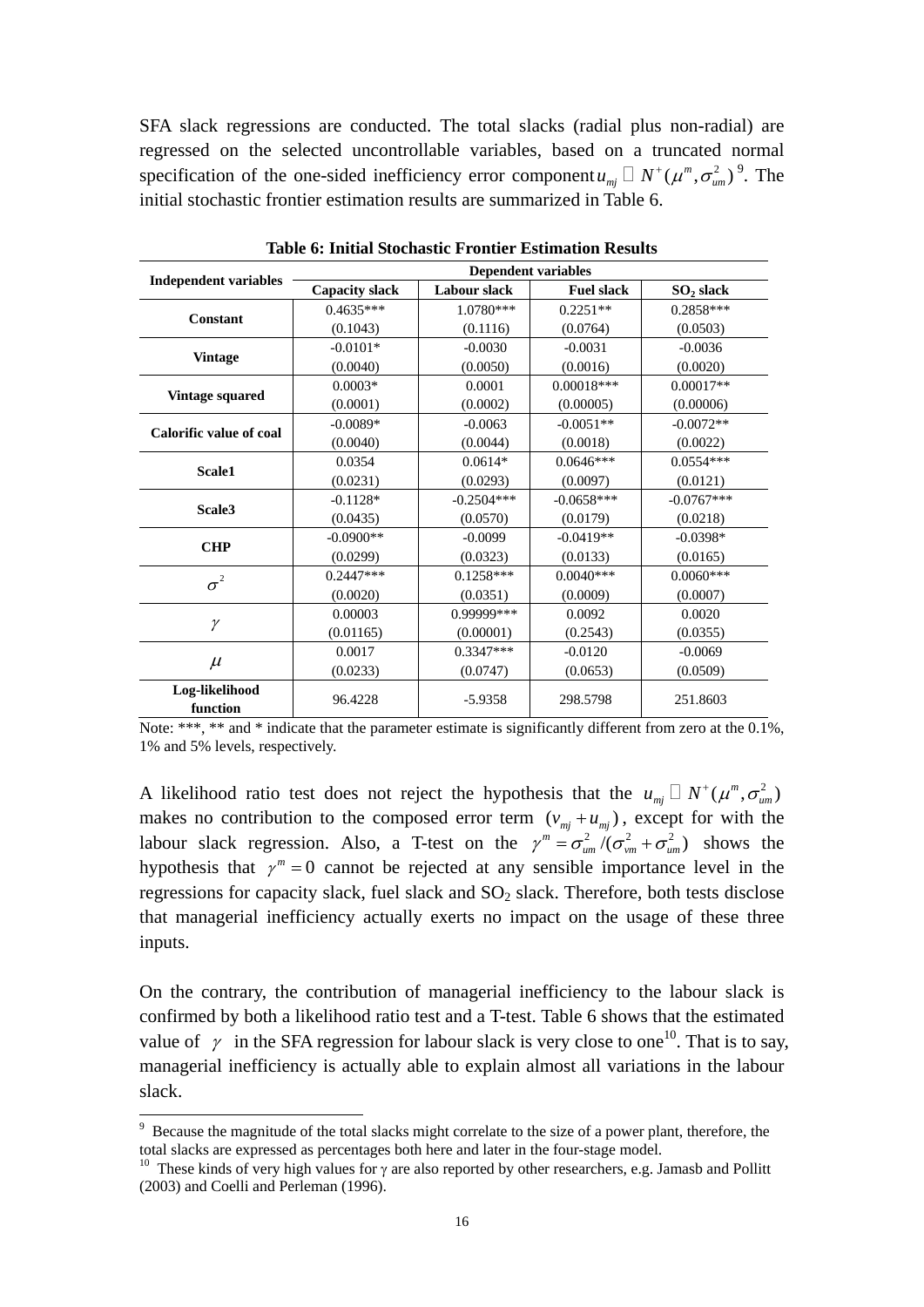Given the aforementioned reasons, the SFA regressions for capacity, fuel and  $SO_2$ slacks are replaced by three OLS regressions $11$ . The new estimation results are presented in Table 7.

|                              | <b>Dependent variables</b> |                     |                   |              |  |  |  |
|------------------------------|----------------------------|---------------------|-------------------|--------------|--|--|--|
| <b>Independent variables</b> | <b>Capacity slack</b>      | <b>Labour slack</b> | <b>Fuel slack</b> | $SO_2$ slack |  |  |  |
| Coefficient                  | $-0.4618***$               | $1.0780***$         | $0.2223***$       | $0.2845***$  |  |  |  |
|                              | (0.1072)                   | (0.1116)            | (0.0429)          | (0.0531)     |  |  |  |
|                              | $-0.0101*$                 | $-0.0030$           | $-0.0031$         | $-0.0036$    |  |  |  |
| <b>Vintage</b>               | (0.0041)                   | (0.0050)            | (0.0016)          | (0.0020)     |  |  |  |
|                              | $0.0003*$                  | 0.0001              | $0.00018***$      | $0.0002**$   |  |  |  |
| Vintage squared              | (0.0001)                   | (0.0002)            | (0.00005)         | (0.0001)     |  |  |  |
| Calorific value of coal      | $-0.0089*$                 | $-0.0063$           | $-0.0051**$       | $-0.0072**$  |  |  |  |
|                              | (0.0044)                   | (0.0044)            | (0.0018)          | (0.0022)     |  |  |  |
|                              | 0.0354                     | $0.0614*$           | $0.0647***$       | $0.0554***$  |  |  |  |
| Scale1                       | (0.0242)                   | (0.0293)            | (0.0097)          | (0.0120)     |  |  |  |
| Scale3                       | $-0.1128**$                | $-0.2504***$        | $-0.0659***$      | $-0.0766***$ |  |  |  |
|                              | (0.0442)                   | (0.0570)            | (0.0177)          | (0.0219)     |  |  |  |
| <b>CHP</b>                   | $-0.090**$                 | $-0.0099$           | $-0.0421***$      | $-0.0398*$   |  |  |  |
|                              | (0.0312)                   | (0.0323)            | (0.0125)          | (0.0155)     |  |  |  |
| $\sigma^2$                   | 0.0253                     | 0.1258              | 0.0041            | 0.0062       |  |  |  |
| $\gamma$                     |                            | 0.99999***          |                   |              |  |  |  |
| $\mu$                        |                            | $0.3347***$         |                   |              |  |  |  |
| Log-likelihood<br>function   | 96.4228                    | $-5.9358$           | 298.5805          | 251.8609     |  |  |  |

**Table 7: Final Estimation Results of Three-Stage Model** 

Note: \*\*\*, \*\* and \* indicate that the parameter estimate is significantly different from zero at the 0.1%, 1% and 5% levels, respectively.

Based on the results in Table 7, the input data is adjusted and the DEA model is repeated. The summary statistics of the efficiency scores of the three-stage model are presented in Table 9. The SFA regression is implemented using the program FRONTIER, Version 4.1 (Coelli, 1996b). Input data are adjusted in Microsoft EXCEL. Final efficiency scores are calculated using the program DEAP, Version 2.1.

### **5.4 Four-Stage Model**

 $\overline{a}$ 

As mentioned previously, the procedure for the four-stage model is quite similar to that of the three-stage model. Based on the Tobit regression technique, the estimated coefficients of the slack regressions are listed in Table 8.

It can be seen that the signs of the coefficients are fairly consistent. The coefficients estimated for the selected uncontrollable variables are significantly important. The results again demonstrate the impact of the operating environment on a power plant's

<sup>&</sup>lt;sup>11</sup> We note in passing that in the original implementation of the three-stage model, Fried et al. (2002) made use of Tobit regression in a similar situation. However, we think that it is logically more consistent to use OLS, given that we started with linear SFA. The difference this makes to the final results is negligible.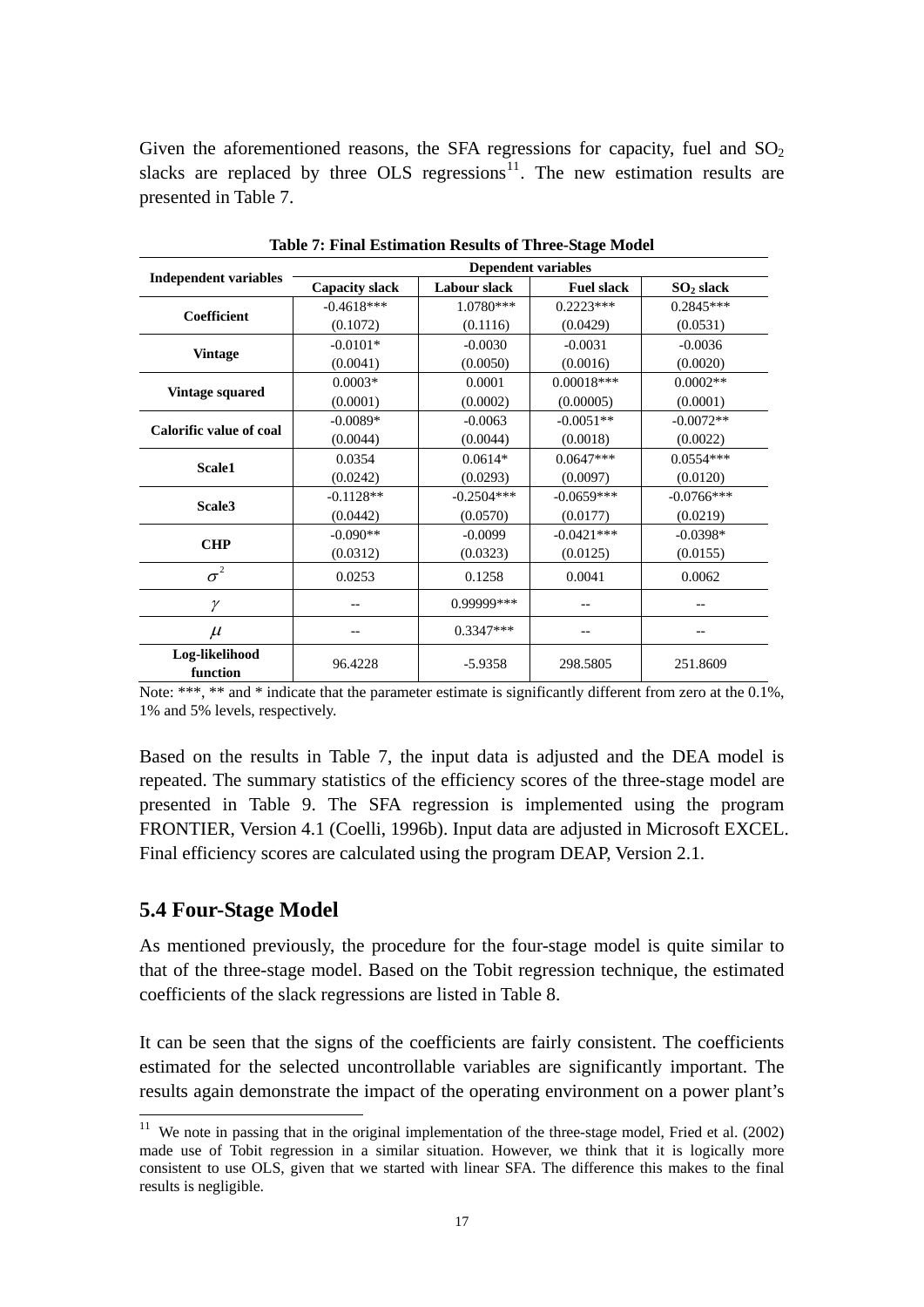performance. The input data are then adjusted and the DEA model is repeated. Its summary statistics are also presented in Table 9. The four Tobit regressions are implemented using the statistical package STATA. Input data are adjusted in Microsoft EXCEL. The DEA calculation in the last stage is performed using the program DEAP, Version 2.1.

|                                 | <b>Dependent variables</b> |              |                   |              |  |  |  |
|---------------------------------|----------------------------|--------------|-------------------|--------------|--|--|--|
| <b>Independent variables</b>    | <b>Capacity slack</b>      | Labour slack | <b>Fuel slack</b> | $SO2$ slack  |  |  |  |
|                                 | $-0.4809$ ***              | $0.5982**$   | $0.2303***$       | $0.2956***$  |  |  |  |
| Coefficient                     | (0.1146)                   | (0.1988)     | (0.0460)          | (0.0567)     |  |  |  |
|                                 | $-0.0101*$                 | 0.0069       | $-0.0031$         | $-0.0036$    |  |  |  |
| <b>Vintage</b>                  | (0.0044)                   | (0.0076)     | (0.0018)          | (0.0022)     |  |  |  |
|                                 | $0.0003*$                  | $-0.0001$    | $0.00017***$      | $0.0002**$   |  |  |  |
| Vintage squared                 | (0.0001)                   | (0.0002)     | (0.00005)         | (0.0001)     |  |  |  |
| Calorific value of coal         | $-0.0101*$                 | $-0.0080$    | $-0.0056**$       | $-0.0079***$ |  |  |  |
|                                 | (0.0048)                   | (0.0082)     | (0.0019)          | (0.0024)     |  |  |  |
| Scale1                          | 0.0378                     | $0.1097*$    | $0.0661***$       | $0.0571***$  |  |  |  |
|                                 | (0.0259)                   | (0.0449)     | (0.0104)          | (0.0127)     |  |  |  |
| Scale3                          | $-0.1355**$                | $-0.3121***$ | $-0.0763***$      | $-0.0904***$ |  |  |  |
|                                 | (0.0487)                   | (0.0843)     | (0.0197)          | (0.0243)     |  |  |  |
| <b>CHP</b>                      | $-0.0940**$                | $-0.0734$    | $-0.0433***$      | $-0.0412*$   |  |  |  |
|                                 | (0.0334)                   | (0.0579)     | (0.0134)          | (0.0165)     |  |  |  |
| $\sigma^{\scriptscriptstyle 2}$ | $0.1685***$                | 0.2929***    | $0.0677***$       | $0.0834***$  |  |  |  |
|                                 | (0.0086)                   | (0.0150)     | (0.0034)          | (0.0042)     |  |  |  |
| Log-likelihood<br>function      | 51.5552                    | $-62.4791$   | 233.0675          | 192.6340     |  |  |  |

**Table 8: Estimation Results of Four-Stage Model** 

Note: \*\*\*, \*\* and \* indicate that the parameter estimate is significantly different from zero at the 0.1%, 1% and 5% levels, respectively.

### **5.5 Model Comparison**

 $\overline{a}$ 

Table 9 shows the summary statistics of the efficiency scores for different models. Although they clearly do differ, after the effects of the uncontrollable variables are considered there is a general increase in efficiency scores across the models, from models (2) to (6). This suggests that the impact of the uncontrollable variables on the efficiency of coal-fired power plants is fairly stable. A Rank-Sum test  $^{12}$  is implemented in order to identify whether or not the difference is significant between the efficiency scores of the basic model (1) and those averages of the models (2) to (6). Test results show the null hypothesis that the two groups of scores belonging to the same distribution can be rejected at the significance level of  $0.5\%$  <sup>13</sup>. This demonstrates that both groups of efficiency scores are significantly different. In other words, incorporating the selected uncontrollable variables does make a difference in the final efficiency evaluation.

 $12$  The Rank-Sum test, also known as the Wilcoxon-Mann-Whitney test, is a kind of nonparametric statistic. Since the theoretical distribution of the efficiency score in DEA is usually unknown, therefore, using the parametric approach in this context is more susceptible. Please see Brockett and Golany (1996) and Cooper et al. (2000) for detail.

 $13$  The Rank-Sum statistic follows an approximately standard normal distribution and the value it achieves here is about 3.257.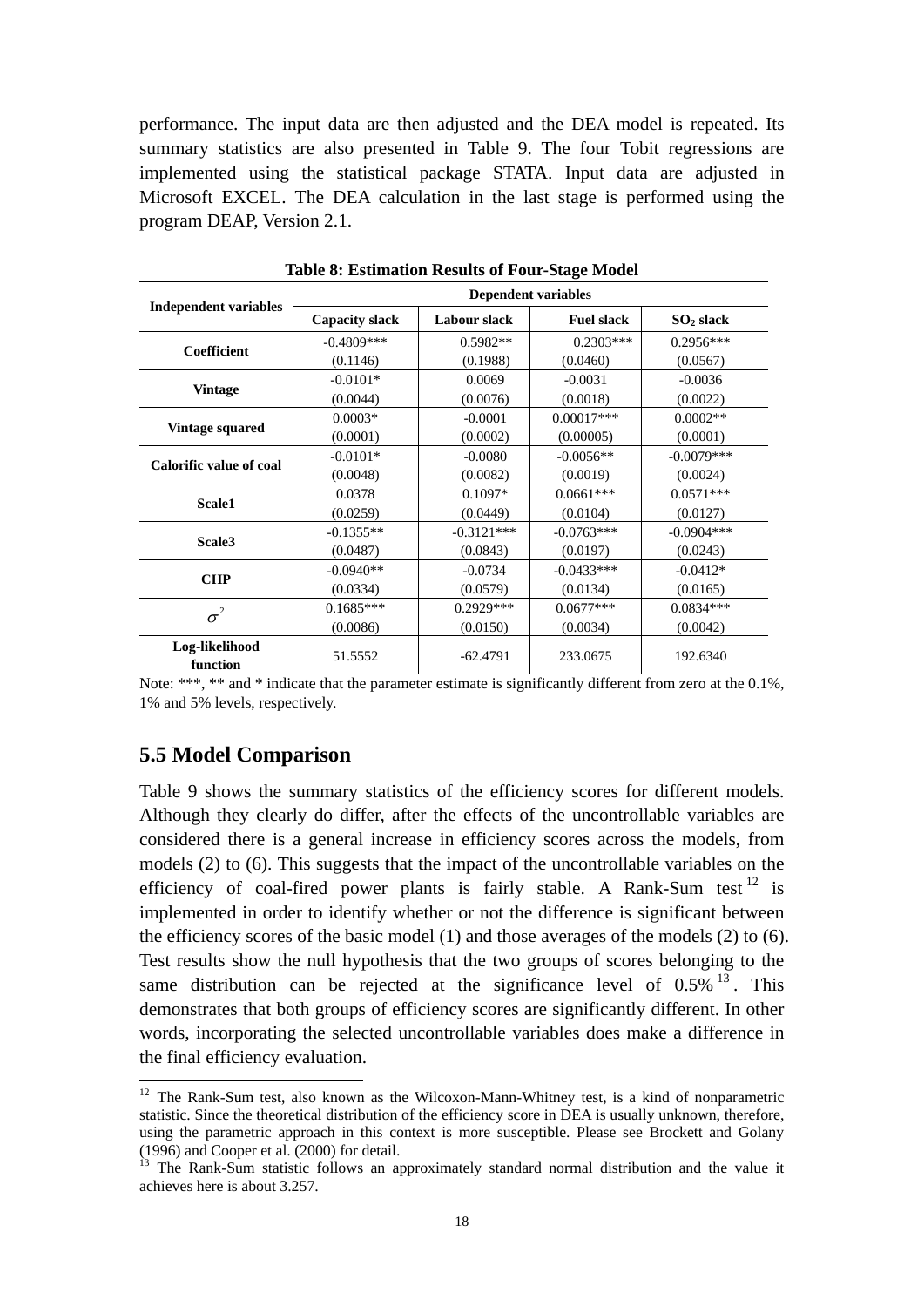| Model name                            | <b>Basic</b><br>model<br>(1) | One-stage<br>model<br>(2) | <b>Two-stage</b><br>model<br><b>Tobit</b><br>(3) | <b>Two-stage</b><br>model<br>Logistic<br>(4) | Three-stage<br>model<br>(5) | <b>Four-stage</b><br>model<br>(6) | Model<br>average<br>$(2)-(6)$ |
|---------------------------------------|------------------------------|---------------------------|--------------------------------------------------|----------------------------------------------|-----------------------------|-----------------------------------|-------------------------------|
| Mean                                  | 0.884                        | 0.910                     | 0.884                                            | 0.889                                        | 0.950                       | 0.901                             | 0.907                         |
| Std. Err.                             | 0.076                        | 0.069                     | 0.062                                            | 0.083                                        | 0.036                       | 0.066                             | 0.053                         |
| Min.                                  | 0.648                        | 0.664                     | 0.684                                            | 0.576                                        | 0.799                       | 0.672                             | 0.724                         |
| Max.                                  |                              |                           | 1.058                                            |                                              |                             |                                   | 1.012                         |
| Number of<br>efficient<br><b>DMUs</b> | 20                           | 41                        | 6                                                | 20                                           | 20                          | 18                                |                               |

**Table 9: Summary Statistics of Efficiency Scores** 

Some results related to Table 9 are also worthy of stressing here. First of all, DMUs operating in relatively unfavourable environment tends to have larger efficiency score differences between the basic model and other models. Remember that our attempt to eliminate the effects of uncontrollable variables is to level the playing ground for all DMUs. In the one-stage model, this is realized by comparing the *j*-th DMU with a theoretical frontier DMU operating in an environment that is no better than that of the *j*-th DMU. In the two-stage model, this is done by adjusting each DMU's efficiency score to the average level of the estimated impact of uncontrollable variables. In the three- and four-stage models, this is done by adjusting upward the inputs of those DMUs, who have relatively favourable operating environments. In general, the bigger the adjustment is, the larger the efficiency score difference between the basic model and other models will be. The final results support this argument. Secondly, except in the one-stage model and the two-stage Tobit model, efficient DMUs in other models are quite consistent. The one-stage model has the largest number of efficient DMUs – this agrees with what the authors discussed in section 2.2. That is, as variables included in DEA increase, the number of efficient DMUs will increase. Thirdly, when compared with other models, the three-stage model has the narrowest efficiency score interval (Table 9). This to some extent reflects the superiority of the three-stage model to eliminate the impact of uncontrollable variables.

Tables 10, 11, 12 and 13 exhibit the relationships between the average efficiency scores and the selected uncontrollable variables, these being vintage, calorific value of coal, unit scale, and CHP. When compared with the average efficiency scores of the basic model (1), those of models (2) to (6) become less tendentious after being adjusted by the corresponding uncontrollable variables. This result validates the authors' selection of uncontrollable variables in the previous section. It is also consistent with the hypothesis that at least some of the power plants which had relatively low efficiency scores in the basic model, did so in part due to their relatively unfavorable operating environments. Not all of them were as poorly managed as their low efficiency scores in the traditional DEA model indicated.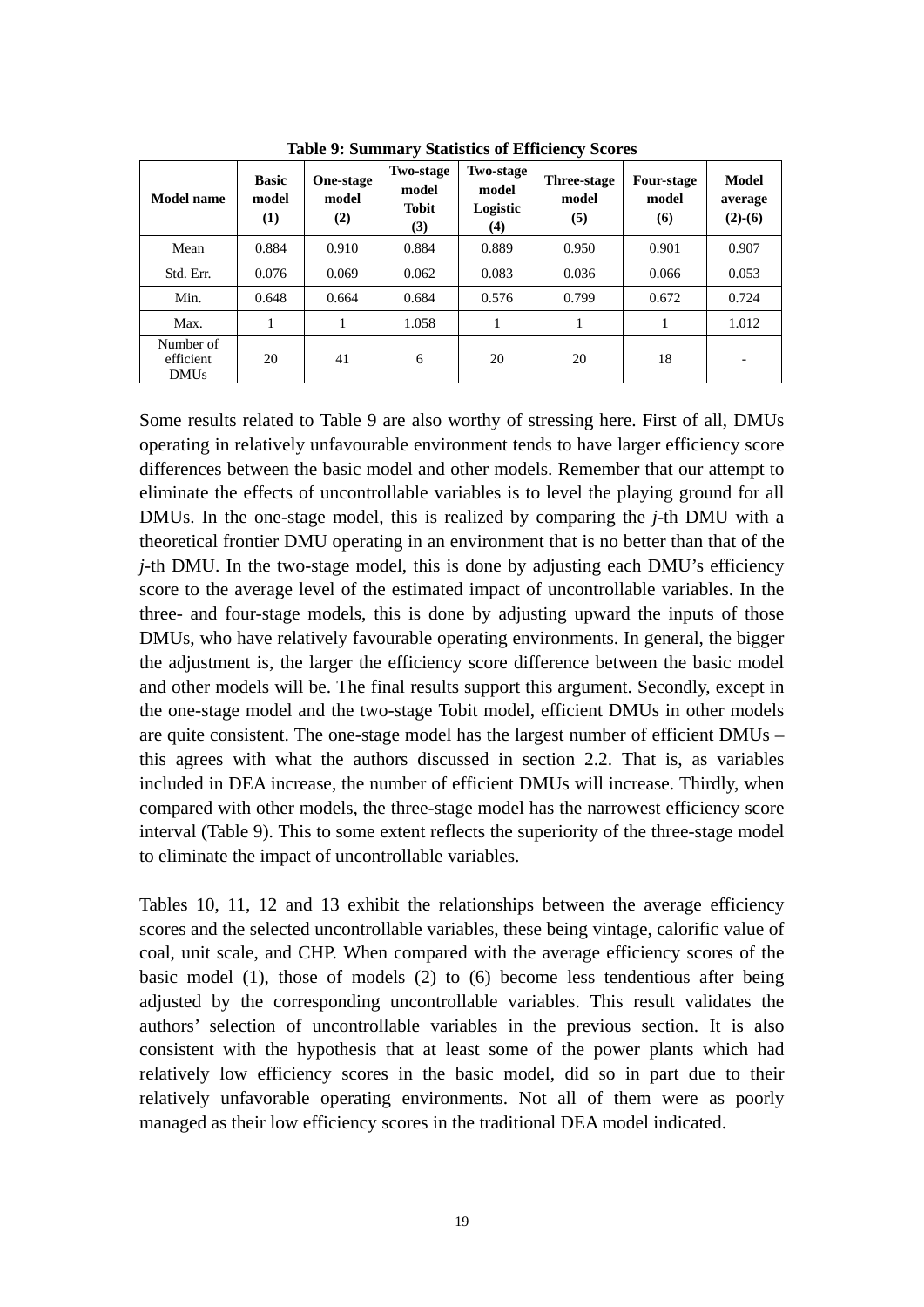| <b>Vintage</b><br>(year) | No. of<br>power<br>plants | <b>Basic</b><br>model<br>(1) | One-stage<br>model<br>(2) | <b>Two-stage</b><br>model<br><b>Tobit</b><br>(3) | <b>Two-stage</b><br>model<br>Logistic<br>(4) | Three-stage<br>model<br>(5) | <b>Four-stage</b><br>model<br>(6) | <b>Model</b><br>average<br>$(2)-(6)$ |
|--------------------------|---------------------------|------------------------------|---------------------------|--------------------------------------------------|----------------------------------------------|-----------------------------|-----------------------------------|--------------------------------------|
| $0 - 10$                 | 136                       | 0.894                        | 0.904                     | 0.881                                            | 0.876                                        | 0.955                       | 0.910                             | 0.905                                |
| $11-20$                  | 58                        | 0.884                        | 0.907                     | 0.887                                            | 0.897                                        | 0.950                       | 0.892                             | 0.906                                |
| 21-30                    | 21                        | 0.852                        | 0.943                     | 0.903                                            | 0.935                                        | 0.933                       | 0.886                             | 0.920                                |
| $31 -$                   | 6                         | 0.766                        | 0.946                     | 0.866                                            | 0.962                                        | 0.875                       | 0.816                             | 0.893                                |

**Table 10: Average Efficiency Scores in Terms of Vintage** 

**Table 11: Average Efficiency Scores in Terms of Calorific Value of Fuel** 

| <b>Calorific</b><br>value<br>(TJ/tonne) | No. of<br>power<br>plants | <b>Basic</b><br>model<br>(1) | One-stage<br>model<br>(2) | <b>Two-stage</b><br>model<br><b>Tobit</b><br>(3) | <b>Two-stage</b><br>model<br>Logistic<br>(4) | <b>Three-stage Four-stage</b><br>model<br>(5) | model<br>(6) | Model<br>average<br>$(2)-(6)$ |
|-----------------------------------------|---------------------------|------------------------------|---------------------------|--------------------------------------------------|----------------------------------------------|-----------------------------------------------|--------------|-------------------------------|
| < 20                                    | 23                        | 0.859                        | 0.879                     | 0.884                                            | 0.907                                        | 0.941                                         | 0.898        | 0.902                         |
| $20 - 25$                               | 164                       | 0.885                        | 0.911                     | 0.886                                            | 0.894                                        | 0.950                                         | 0.902        | 0.909                         |
| 25 <                                    | 34                        | 0.900                        | 0.924                     | 0.874                                            | 0.852                                        | 0.954                                         | 0.896        | 0.900                         |

| <b>Scale</b>       | No. of<br>power<br><b>plants</b> | <b>Basic</b><br>model<br>(1) | <b>One-stage</b><br>model<br>(2) | <b>Two-stage</b><br>model<br><b>Tobit</b><br>(3) | <b>Two-stage</b><br>model<br>Logistic<br>(4) | <b>Three-stage Four-stage</b><br>model<br>(5) | model<br>(6) | <b>Model</b><br>average<br>$(2)-(6)$ |
|--------------------|----------------------------------|------------------------------|----------------------------------|--------------------------------------------------|----------------------------------------------|-----------------------------------------------|--------------|--------------------------------------|
| Scale1             | 91                               | 0.841                        | 0.885                            | 0.886                                            | 0.908                                        | 0.927                                         | 0.877        | 0.897                                |
| Scale <sub>2</sub> | 115                              | 0.906                        | 0.920                            | 0.884                                            | 0.889                                        | 0.962                                         | 0.915        | 0.914                                |
| Scale <sub>3</sub> | 15                               | 0.974                        | 0.981                            | 0.873                                            | 0.778                                        | 0.990                                         | 0.933        | 0.911                                |

| Table 13: Average Efficiency Scores in Terms of the CHP Dummy Variable |  |  |  |
|------------------------------------------------------------------------|--|--|--|
|                                                                        |  |  |  |

| <b>CHP</b> | No. of<br>power<br>plants | <b>Basic</b><br>model<br>(1) | One-stage<br>model<br>(2) | Two-stage<br>model<br><b>Tobit</b><br>(3) | <b>Two-stage</b><br>model<br>Logistic<br>(4) | <b>Three-stage Four-stage</b><br>model<br>(5) | model<br>(6) | <b>Model</b><br>average<br>$(2)-(6)$ |
|------------|---------------------------|------------------------------|---------------------------|-------------------------------------------|----------------------------------------------|-----------------------------------------------|--------------|--------------------------------------|
| $CHP (=1)$ | 46                        | 0.874                        | 0.936                     | 0.886                                     | 0.903                                        | 0.941                                         | 0.875        | 0.908                                |
| $CHP (=0)$ | 175                       | 0.887                        | 0.903                     | 0.884                                     | 0.886                                        | 0.952                                         | 0.907        | 0.906                                |

Table 14 and Table 15 exhibit the simple and the rank correlations of the efficiency scores respectively. Generally, a high correlation coefficient between two sets of efficiency scores indicates a high consistency in both sets. It is clear to see that the efficiency scores of the three-stage and four-stage models have, in general, a higher correlation with the other models<sup>14</sup>. It indicates that these two models are able to

 $\overline{a}$ 

 $14$  As one of the reviewers pointed out, the correlations between the efficiency scores in the various situations might be influenced by truncated errors or the fact that many DMUs have efficiency scores equal to one. However as Table 9 indicates the number of fully efficient DMUs is quite small as a percentage of the total sample size. Nor do the differences in correlation coefficient between the methods seem to vary with number of fully efficient DMUs, in particular models 2 and 3 with the most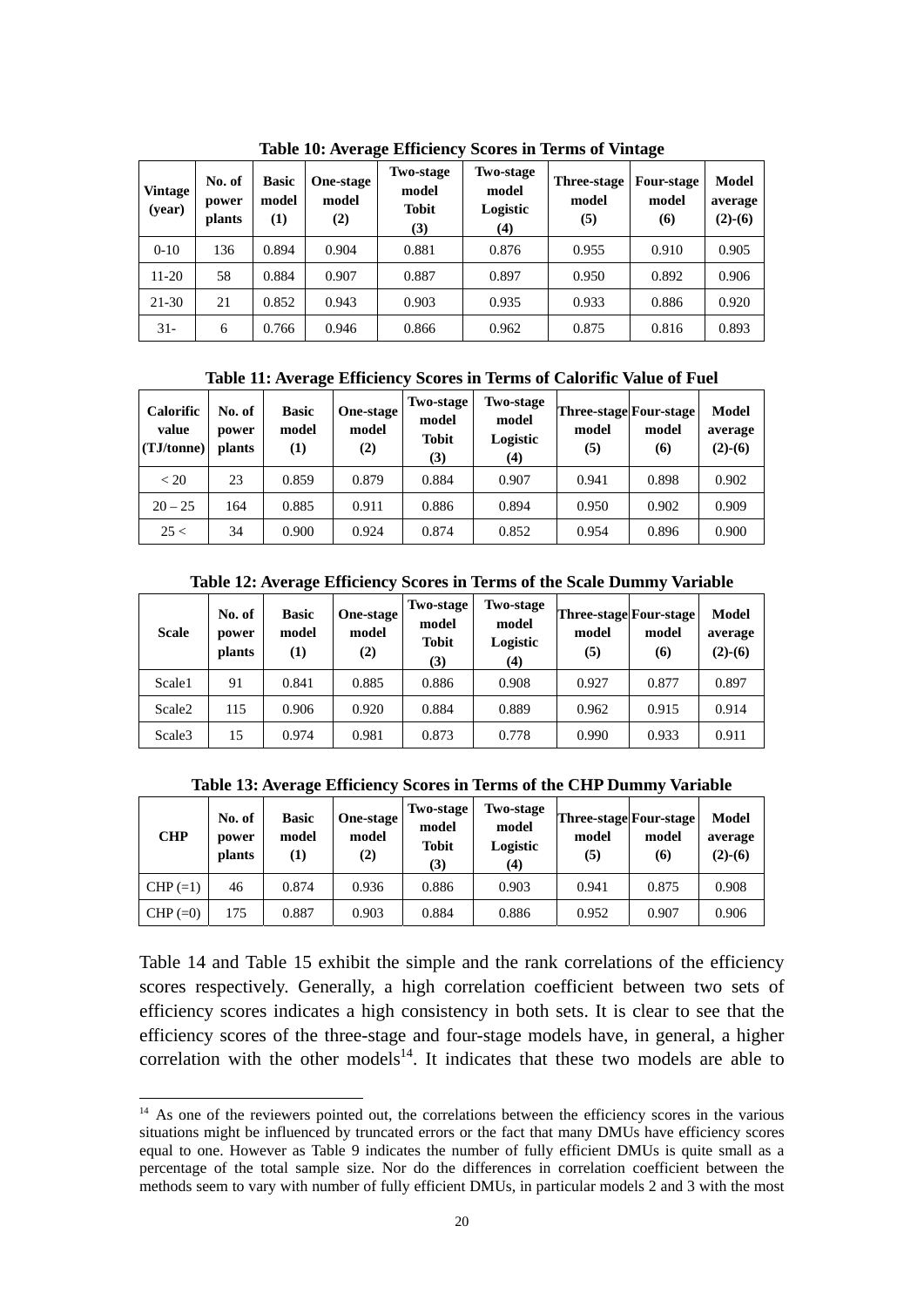explain most of the features of the other models, thus suggesting their superiority. Relative to the four-stage model, the three-stage model is able to differentiate between managerial inefficiency and statistical noise. This feature is valuable for an understanding of the causes of DMU inefficiency. Therefore, it is methodologically more preferable.

|                          | <b>Basic</b> | <b>One-stage</b> | <b>Two-stage</b><br>(Tobit) | <b>Two-stage</b><br>(logistic) | Three-stage | <b>Four-stage</b> |
|--------------------------|--------------|------------------|-----------------------------|--------------------------------|-------------|-------------------|
| <b>Basic</b>             | 1.000        |                  |                             |                                |             |                   |
| <b>One-stage</b>         | 0.775        | 1.000            |                             |                                |             |                   |
| <b>Two-stage (Tobit)</b> | 0.775        | 0.686            | 1.000                       |                                |             |                   |
| Two-stage (logistic)     | 0.311        | 0.374            | 0.701                       | 1.000                          |             |                   |
| Three-stage              | 0.980        | 0.701            | 0.731                       | 0.268                          | 1.000       |                   |
| <b>Four-stage</b>        | 0.885        | 0.657            | 0.863                       | 0.497                          | 0.893       | 1.000             |

**Table 14: Correlation of Efficiency Scores for Different Models** 

|  | Table 15: Spearman's Rank Correlation of Efficiency Scores |  |  |  |
|--|------------------------------------------------------------|--|--|--|
|--|------------------------------------------------------------|--|--|--|

|                      | <b>Basic</b> | <b>One-stage</b> | <b>Two-stage</b><br>(Tobit) | <b>Two-stage</b><br>(logistic) | Three-stage | <b>Four-stage</b> |
|----------------------|--------------|------------------|-----------------------------|--------------------------------|-------------|-------------------|
| <b>Basic</b>         | 1.000        |                  |                             |                                |             |                   |
| <b>One-stage</b>     | 0.792        | 1.000            |                             |                                |             |                   |
| Two-stage (Tobit)    | 0.738        | 0.667            | 1.000                       |                                |             |                   |
| Two-stage (logistic) | 0.441        | 0.520            | 0.819                       | 1.000                          |             |                   |
| Three-stage          | 0.988        | 0.765            | 0.694                       | 0.401                          | 1.000       |                   |
| <b>Four-stage</b>    | 0.869        | 0.671            | 0.835                       | 0.601                          | 0.875       | 1.000             |

# **6. Conclusion**

<u>.</u>

There are very few published studies on performance measurement which simultaneously incorporate both undesirable outputs and uncontrollable variables. For a few papers in which undesirable outputs have been considered, the impact of uncontrollable variables has been left unexamined. That is to say, many existing studies on performance measurement implicitly assume that all inefficiency is due to the bad management of DMUs. Therefore, the performance of DMUs in a relatively unfavorable operating environment is very likely to be underestimated.

In this research different DEA-based efficiency measurement models are used to examine the impact of uncontrollable variables together with undesirable outputs. Furthermore, the basic model is derived from existing literature and is only able to consider the impact of undesirable outputs. The one-stage model incorporates selected uncontrollable variables directly into the DEA model. Despite being simple, it requires a prior understanding of the direction of uncontrollable variables. Also, it

different number of efficient DMUs do not seem to be unusual with reasonably high cross correlation to each other and similar cross correlations to the other models.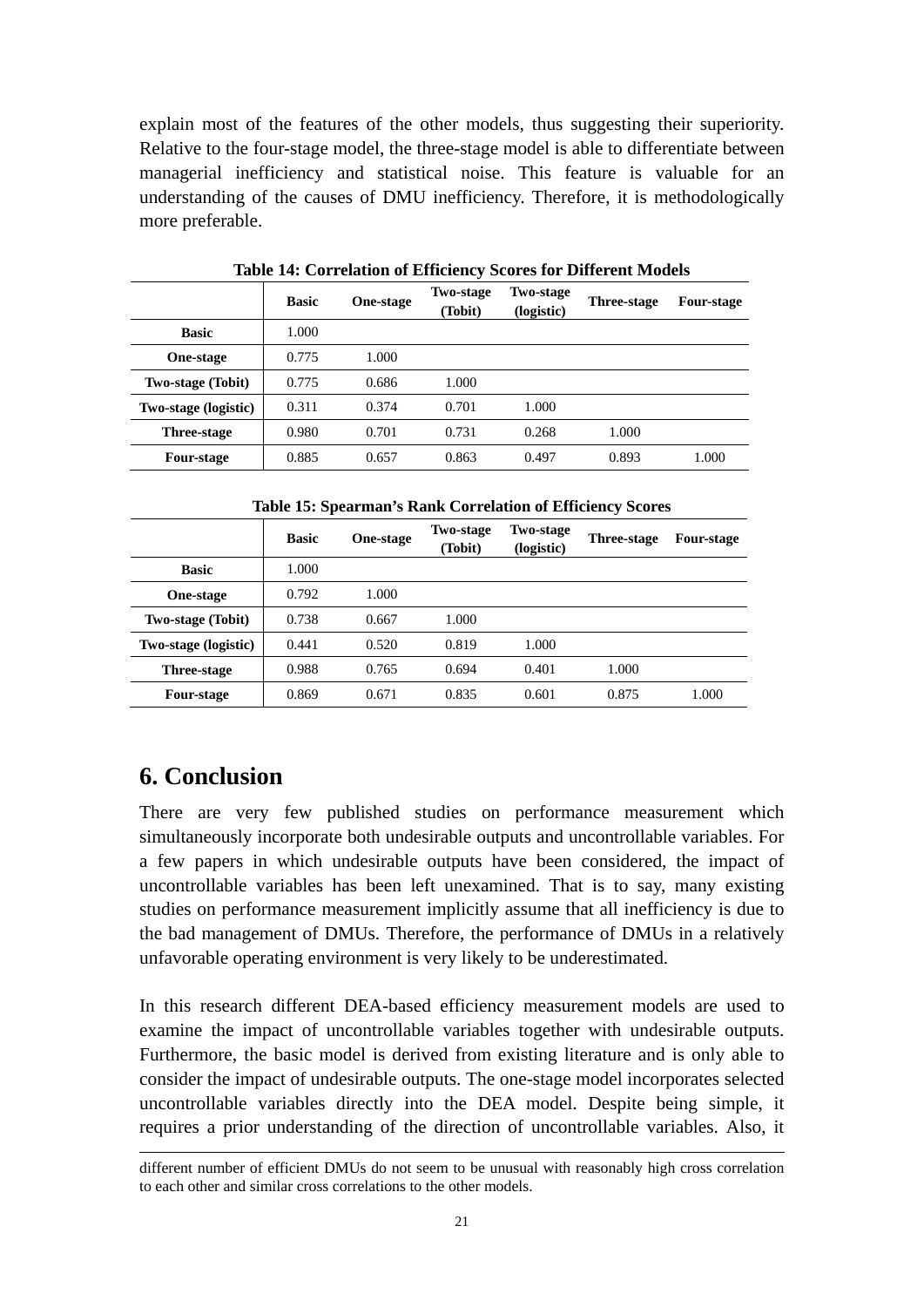cannot accommodate uncontrollable dummy variables. The two-stage model involves constructing a basic DEA model for considering the impact of undesirable outputs in the first stage. The radial efficiency scores are then regressed against a set of uncontrollable variables in the second stage. Its advantage is that this model does not require any prior knowledge of the influence direction of uncontrollable variables. However, the two-stage model ignores the information contained in the input slacks. Moreover, because DEA is an extreme point method, any outlier is likely to influence the position of the efficiency frontier. Therefore, the use of efficiency scores gathered from the first stage as a dependent variable in the second stage does in theory entail an amount of risk. When compared with the two-stage model, the three-stage and four-stage models can make better use of any information contained in the input slacks. Our research results confirm their superiority over other models. They are both demanding in computation and the three-stage model. The three-stage, which uses the SFA technique as a regression tool, is able to differentiate between managerial inefficiency and statistical noise. It can also give a better explanation of DMU inefficiency. It is therefore more preferable.

This paper not only contributes to performance measurement research methodology, but it also has implications for policies affecting the Chinese coal-fired power sector. With the rapid increase of coal-fired generating capacity, which has been a dominant part of Chinese electricity generation for decades, emissions from electricity generation have caused enormous environmental damage and great social economic cost in China. Given the large scale of the sector and its worldwide importance with regards to the control of climate change, how to raise the efficiency of coal-fired power plants has become a crucial issue. 221 coal-fired power plants are pooled in a research sample in this paper, along with data on their annual generation, capital, labour, and fuel consumption, and also with data on their vintage, calorific value of coal and unit scale. The results obtained indicate that the impact of uncontrollable variables is relatively significant. This confirms the hypothesis that at least some power plants with relatively low efficiency scores in the traditional model achieved these in part due to their relatively unfavorable operating environments. However, it should be noted that after correcting this we find inefficiency to be around 10%. Eliminating this inefficiency via the appropriate market and regulatory mechanisms would yield substantial economic and environmental benefits. Future research will examine power plant efficiency in more detail and incorporate additional undesirable outputs, such as  $CO<sub>2</sub>$ .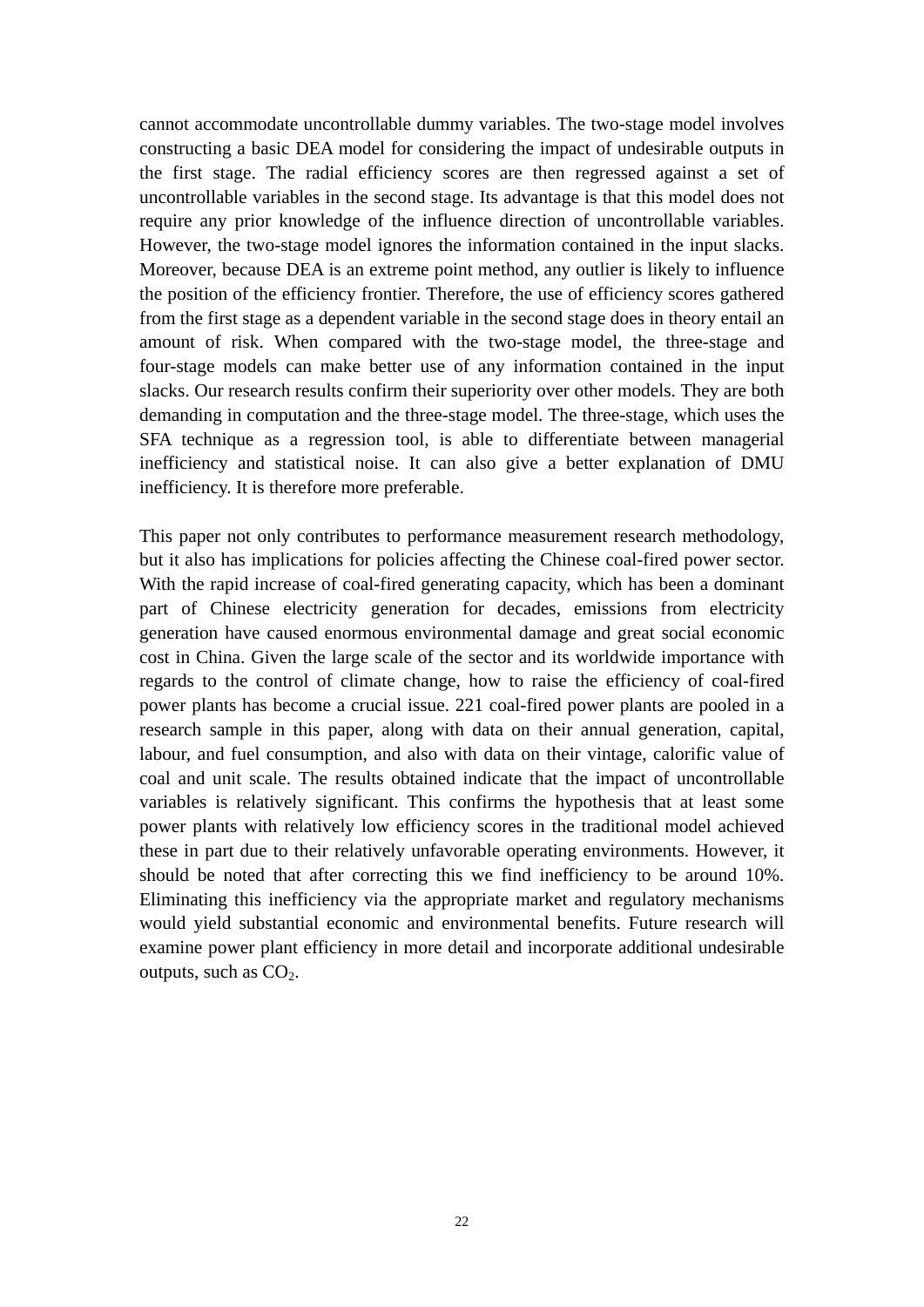#### **References**

Banker, R., Kaufman, R., and Morey, R. Measuring Gains in Operational Efficiency from Information Technology: A Study of the Positran Deployment at Hardees Inc. Journal of Management Information System. 1990. 7(2). 29-54.

Banker, R. and Morey, R. Efficiency Analysis For Exogenously Fixed Inputs and Outputs. Operation Research. 1986. 34 (4).

Brockett, P. and Golany, B. Using Rank Statistics for Determining Programmatic Efficiency Differences in Data Envelopment Analysis. Management Science. 1996. 42(3). 466-472.

Charnes, A., Cooper, W., and Rhodes, E. Evaluating Program and Managerial Efficiency: An Application of Data Envelopment Analysis To Program Follow Through. Management Science. 1981. 27(6).

Charnes, A., Cooper, W., and Rhodes, E. Measuring Efficiency of Decision Making Units. European Journal of Operational Research. 1978. 2. 429-444.

Coelli, T., Rao, D., O'Donnell, C., and Battese, G. An Introduction To Efficiency and Productivity Analysis (2<sup>nd</sup> edition). US: Springer. 2005.

Coelli, T. Total Factor Productivity Growth in Australian Coal-Fired Electricity Generation: A Malmquist Index Approach. Paper Presented at the International Conference on Public Sector Efficiency. UNSW, Sydney. 27-28 Nov. 1997.

Coelli, T. and Perleman, S. Efficiency Measurement, Multiple-output Technologies and Distance Functions: with Application to European Railways. CREPP. Faculty of Economics, University of Liege. 1996.

Coelli, T. A Guide to DEAP Version 2.1: A Data Envelopment Analysis (Computer) Program. Centre for Efficiency and Productivity Analysis, Department of Econometrics, University of New England, Australia. 1996a.

Coelli, T. A Guide to FRONTIER Version 4.1: A Computer Program for Stochastic Frontier Production and Cost Function Estimations. Centre for Efficiency and Productivity Analysis, Department of Econometrics, University of New England, Australia. 1996b.

Cooper, W., Seiford, L., and Tone, K. Data Envelopment Analysis: A Comprehensive Text with Models, Applications, References and DEA-Solvers Software. London: Kluwer. 2000.

Fare, F., Grosskopf, S., and Tyteca, D. An Activity Analysis Model of the Environmental Performance of Firms – Application To Fossil-fuel-fired Electric Utilities. Econlogical Economics. 1996. 18. 161-175.

Fare, R., Grosskopf, S., Lovell, K., and Pasurka, C. Multilateral Productivity Comparisons When Some Outputs Are Undesirable: A Nonparametric Approach. The Review of Economics and Statistics. 1989. 71(1).

Färe, R., Grosskopf, S., Logan, J., and Lovell, C. Measuring Efficiency in Production: With an Application to Electric Utilities". In Dogramaci, A. and Adam, N. (Eds), Managerial Issues in Productivity Analysis. Boston: Kluwer-Nijhoff. 1985.

Fizel, J. and Nunnikhoven, T. Technical Efficiency of For-Profit and Non-Profit Nursing Homes. Managerial and Decision Economics. 1992. 13. 429-439.

Fried, H., Lovell, C., Schmidt, S. and Yaisawarng, S. Accounting for Environmental Effects and